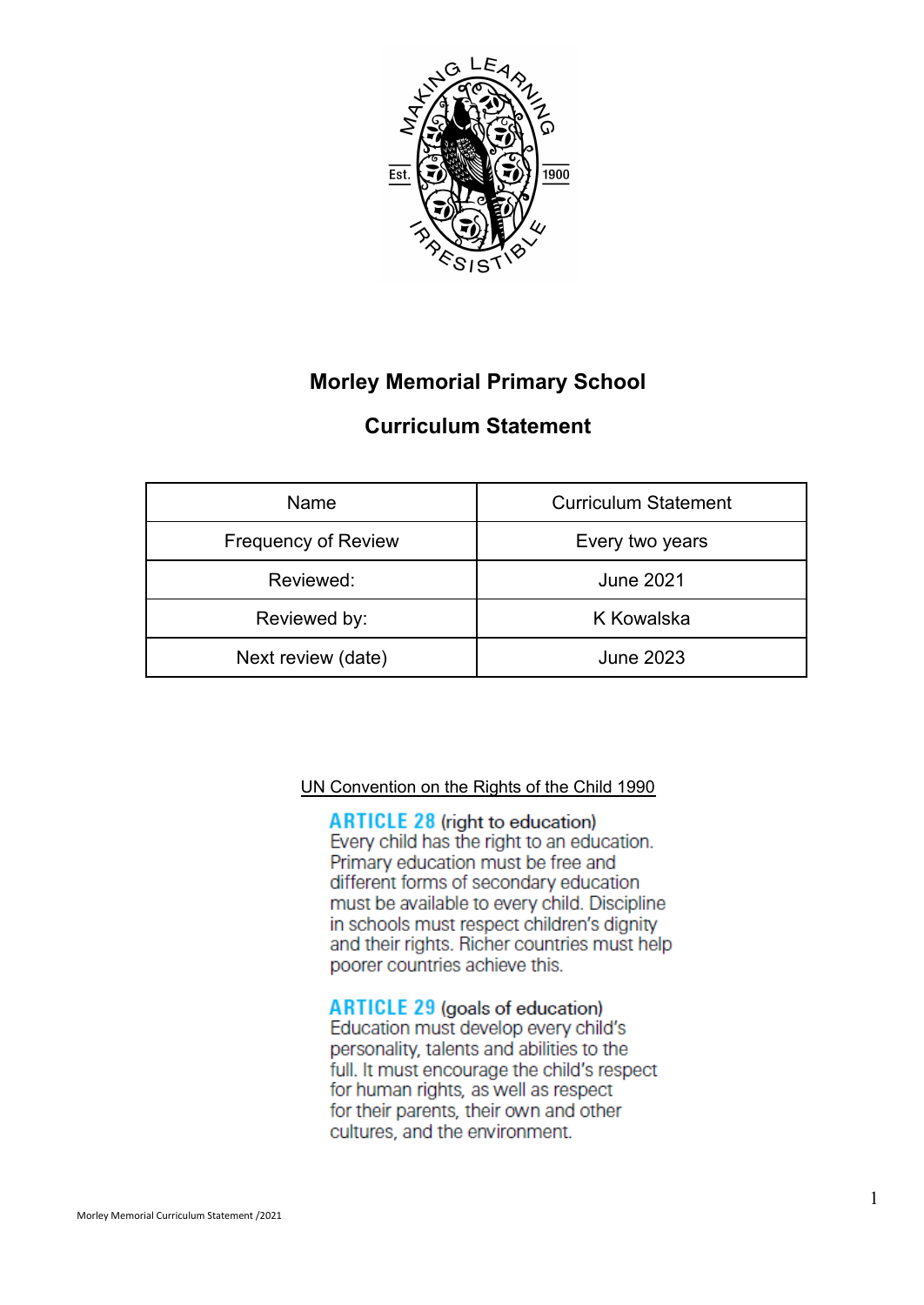# **1. Purpose and Intent**

This statement sets out how, at Morley Memorial Primary School, we aim to provide a curriculum that makes learning irresistible to all children in our school which enables independent, resilient and motivated learners.

# **2. Vision and Values**

At Morley Memorial, we aim to provide a curriculum that stretches and rewards all learners. Our curriculum reflects our values of: learning, creativity, inclusiveness, respect, relationships and community. Our aim is that our curriculum meets the needs and then extends the horizons of our school community.

## **3. Statutory Requirements**

Our curriculum meets the requirements of the National Curriculum (2014) and other aspects of the school curriculum, including PHSE, Citizenship and The Agreed Syllabus for Religious Education.

# **4. Equality**

We keep our curriculum under review so that it continues to reflect our commitment to the 9 guiding principles outlined in our Equality Policy:

- All learners are of equal value
- Recognising and respecting difference
- Fostering positive attitudes, relationships, a shared sense of cohesion and belonging
- Observing good equalities practice in staff recruitment, retention and development
- Reducing and removing inequalities and barriers to equality that already exist
- Consulting and involving widely
- That society as a whole should benefit
- Basing practices on sound evidence
- Upholding our equality objectives

*See Equality Policy*

## **5. Overview**

Our intent is that ongoing curriculum development ensures that the school curriculum delivers the National Curriculum effectively and provides a vehicle for the school vision, values and ethos as well as for children's personal and social development. Through a thematic, topic-based curriculum we aim to provide a relevant, inspirational and engaging curriculum which, where possible, incorporates experiential learning, so that children have the best opportunities to be creative, independent and resilient learners.

# **6. Visible Learning**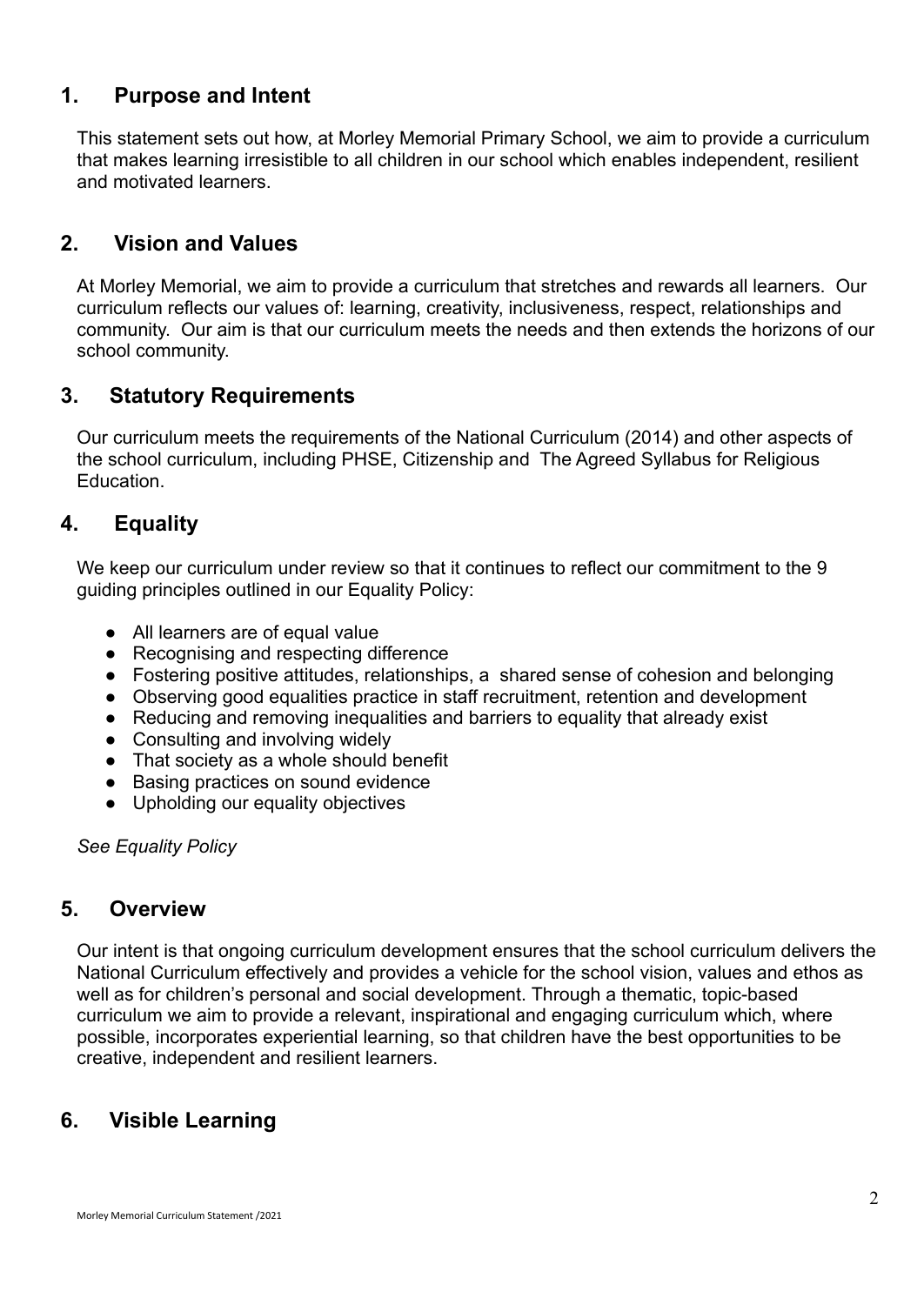At Morley, we have been implementing the 'Visible Learning' programme since 2018. This programme of professional development is based upon research undertaken by leading academic, Professor John Hattie, to understand what leads to the most successful learning. The key tenet of the programme is that learning is most effective when teachers 'see learning through the eyes of their students' and equip children with the skills to 'become their own teachers.'

Our learning dispositions are the habits of thinking we need to develop in order to be good learners. These habits shape how we think and respond in certain situations. They can be nurtured and they can change over time. They also affect the experience of each learner and those around them.

At Morley, we have six key learning dispositions:

- 1. **reflection** being able to learn from what has happened before
- 2. **collaboration** being able to work together
- 3. **resilience** being able to keep trying when learning is hard
- 4. **curiosity** being keen to learn and find out more
- 5. **courage** being bold and brave
- 6. **motivation** wanting to work hard to do a good job

In the Summer term 2021, we began to nominate some Learning Ambassadors. These children act as role-models to others; they have been chosen because they are great at demonstrating one of our key learning dispositions. When someone is elected to be a Learning Ambassador, they wear a special badge for a half term and they select a book to share with their class (one of our old favourites, a new story or a non-fiction text with a real life example of their chosen disposition). These ambassadors also take responsibility for explaining our dispositions to visitors. These pupils are not necessarily our highest attaining pupils but are those who have ably demonstrated the dispositions that lead to great learning and progress.

# **7. Curriculum Structure**

Our curriculum has the following structure:

- Half termly (approximately) cross curricular topics for all year groups.
- Each topic is led by a key subject or subjects with most subjects taught every half term.
- The combination of topics planned over a year and phase (Yrs 1-2, Yrs 3-4 and Yrs 5-6) ensures coverage of the statutory programme of study for the National Curriculum (2014)

Whole school topic map:

| Learning<br><b>Dispositions</b>                                                                                              | Motivated                                                                                                                           | Resilient                                                                         | Courageous                                                                                                        | Curious                                                                          | Collaborative                                                                                                         | <b>Reflective</b>                                                                            |  |
|------------------------------------------------------------------------------------------------------------------------------|-------------------------------------------------------------------------------------------------------------------------------------|-----------------------------------------------------------------------------------|-------------------------------------------------------------------------------------------------------------------|----------------------------------------------------------------------------------|-----------------------------------------------------------------------------------------------------------------------|----------------------------------------------------------------------------------------------|--|
| Term<br><b>Year Group</b>                                                                                                    | Autumn 1                                                                                                                            | Autumn 2                                                                          | Spring 1                                                                                                          | Spring 2                                                                         | Summer 1                                                                                                              | Summer 2                                                                                     |  |
| <b>Early Years</b><br>Reception                                                                                              | Marvellous Me, Wonderful You<br>Establishing class routines<br>Who are the people who help us?<br><b>Being healthy Celebrations</b> |                                                                                   | <b>Morley Time Travel</b><br>Machine<br>How can we travel and<br>where can we go?                                 | lack and the<br><b>Beanstalk</b><br>Haw do plants grow and<br>what do they need? | <b>Living Creatures</b><br>Why don't things stay the<br>same                                                          | Splish, Splash, Splosh!<br>Where does water come<br>from 2                                   |  |
|                                                                                                                              | PSED, UW (People &Communities), CL PD (H&SC)                                                                                        |                                                                                   | UW (Tech & World)                                                                                                 | UW (World)                                                                       | UW (The World)                                                                                                        | EAD UW (The World)                                                                           |  |
| Year 1                                                                                                                       | The Carnival of the Animals<br>What is an animal?<br>What is different? What is the same?<br>Why do we have teddy bears?            |                                                                                   | Wonderful World<br>Where in the world am I? How do I know?<br>What is in my local area? What is the weather like? |                                                                                  | <b>Stones &amp; Bones</b><br>What is a palaeontologist?<br>Materials: What is it made<br>of? What is it like?         | <b>Treemendous Tales</b><br>Do all plants have the same<br>parts? Which parts can we<br>ext2 |  |
|                                                                                                                              | Science & English                                                                                                                   | History                                                                           | Geography & Science                                                                                               | DT & Geography                                                                   | <b>Science &amp; English</b>                                                                                          | Science & DT (food)                                                                          |  |
| Year <sub>2</sub>                                                                                                            | Once upon a time<br>Should you judge a book<br>by its cover?                                                                        | <b>Flights of Wonder</b><br>Who were the pioneers<br>of flight?                   | <b>Fire and Plague</b><br>Can good things come<br>from devastatina events?                                        | <b>Keeping Healthy: Living and Growing</b><br>How can I look after myself?       |                                                                                                                       | <b>Ocean Adventures</b><br>Is the ocean a friend or foe?                                     |  |
|                                                                                                                              | English Geography                                                                                                                   | <b>History Science English</b>                                                    | <b>History &amp; Computing</b>                                                                                    | Science & PSHE                                                                   |                                                                                                                       | History, Geography & Art                                                                     |  |
| Year 3                                                                                                                       | <b>Roald Dahl</b><br>What makes Roald Dahi's<br>books so 'gloriumptious'?<br>English                                                | <b>Volcanoes</b><br>Why does the Earth<br>erupt and quake?<br>Science & Geography | <b>Ancient Egyptians</b><br>What did the Egyptians<br>do for us?<br><b>History &amp; Art</b>                      | <b>Ancient Civilisations</b><br>How did civilisation<br>begin?<br>History & DT   | <b>Wilderness</b><br>Which wonders does the<br>wildemess hold?<br>English & Geography                                 | <b>Romans</b><br>Were the Romans brave.<br>builders or cruel conquerors?<br>History & DT     |  |
| Year 4                                                                                                                       | <b>The Historic Kingdom:</b><br><b>Benin</b><br>What was life like in Benin<br>500 years ago?                                       | Antarctica<br>What do you need to<br>survive? How cold can it<br>aet?             | Anglo-Saxons<br>What does it take to be an Anglo-Saxon?                                                           |                                                                                  | <b>Blood, Bones &amp; Body</b><br><b>Bits</b><br>What do you eat and where<br>does it ao?<br>Science, DT (food) & Art | <b>Stone to Iron Age</b><br>How did Stone Age people<br>survive and thrive?                  |  |
|                                                                                                                              | Geography & Science                                                                                                                 | History & Geography                                                               | <b>History &amp; English</b>                                                                                      |                                                                                  |                                                                                                                       | History                                                                                      |  |
| Year 5                                                                                                                       | Space<br>Is space exploration a waste of resources?<br>Shakespeare in Schools<br>What's so special about Shakespeare?               |                                                                                   | <b>Vikings</b><br>Were the Vikings really<br>vicious?                                                             | <b>Civil Rights</b><br>Has Martin Luther<br>Kina's dream come<br>true?           | <b>Local History</b><br>Was the Victorian Era a<br>golden or dark age for<br>Cambridge?                               | <b>Rainforests</b><br>Is the Amazon<br>indispensable?                                        |  |
|                                                                                                                              | English & Science                                                                                                                   |                                                                                   | English & History                                                                                                 | <b>History PSHE</b>                                                              | History Geography<br>Geography Science                                                                                |                                                                                              |  |
| <b>The Beautiful Bard</b><br>Year <sup>6</sup><br>Darwin<br>Could a polar bear survive<br>Is Shakespeare a<br>in the Sahara? |                                                                                                                                     | trustworthy source or a<br>Tudor propagandist?                                    | <b>Ancient Greeks</b><br>Would you want to live in Ancient Greece?<br>Is Odysseus a hero?                         |                                                                                  | World War II<br>Why must we remember them?                                                                            |                                                                                              |  |
| Science & Geography<br>English                                                                                               |                                                                                                                                     |                                                                                   | English, History & PE                                                                                             |                                                                                  | <b>History &amp; Drama</b>                                                                                            |                                                                                              |  |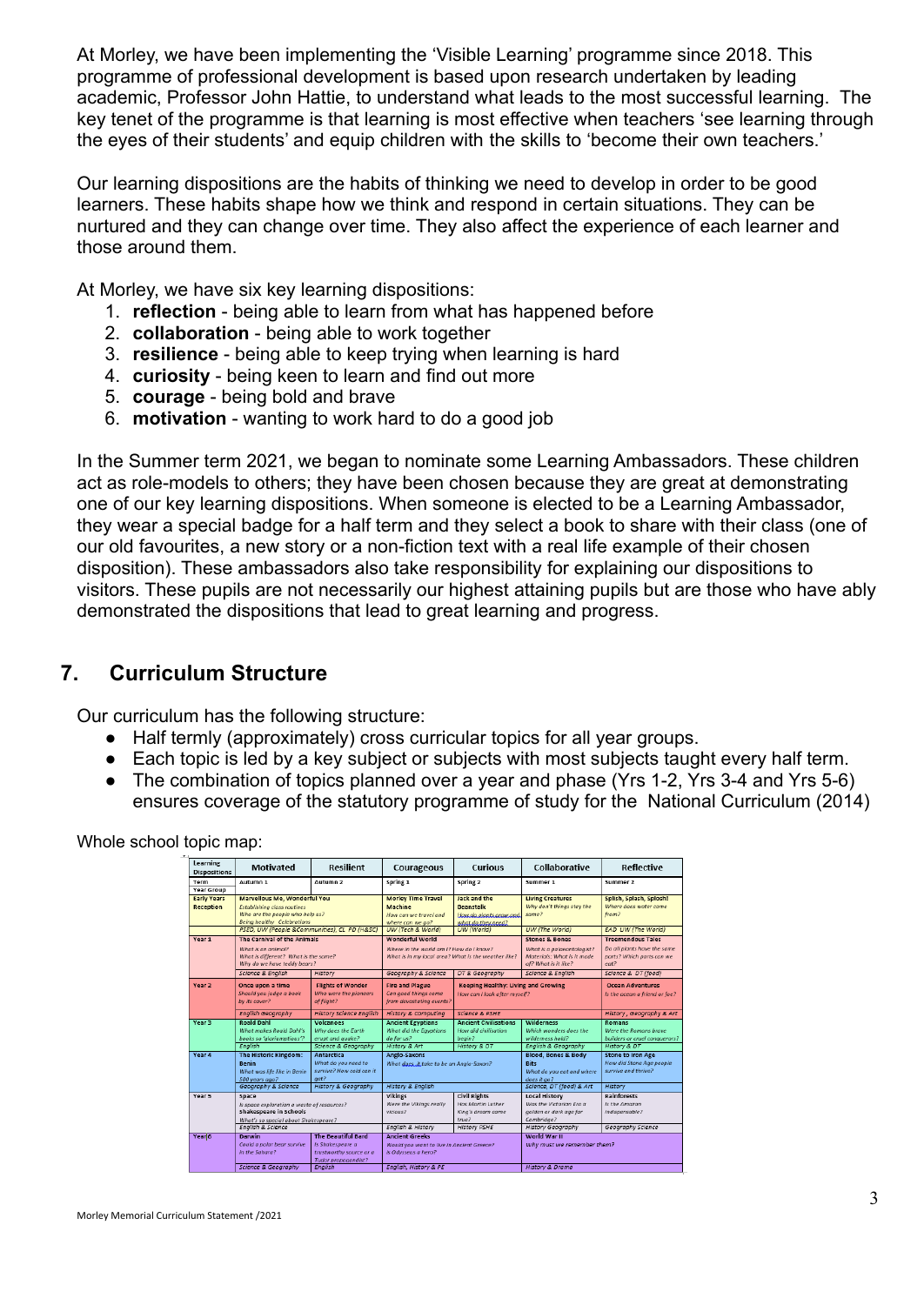Each year group provides:

● Long Term annual planning which provides an overview of units of work for each subject. This is published

on the year group pages of the school website and updated in the Autumn term.

| <b>Subjects</b>                           | Autumn 1                                                                                                                         | Autumn 2                                                                                    | Spring 1                                                  | Spring 2                                        | Summer 1                                                              | Summer <sub>2</sub>                                |                                   |                                                                               |                                                                             |                                                                                |                                                  |  |
|-------------------------------------------|----------------------------------------------------------------------------------------------------------------------------------|---------------------------------------------------------------------------------------------|-----------------------------------------------------------|-------------------------------------------------|-----------------------------------------------------------------------|----------------------------------------------------|-----------------------------------|-------------------------------------------------------------------------------|-----------------------------------------------------------------------------|--------------------------------------------------------------------------------|--------------------------------------------------|--|
|                                           |                                                                                                                                  |                                                                                             |                                                           |                                                 |                                                                       |                                                    | <b>Phonics and</b>                | Phase 3+ 4 recan                                                              | Phase 3+ 4 recap and<br><b>Phone 5</b>                                      | Phone S                                                                        | Phase S                                          |  |
| <b>Topic and Topic</b><br><b>Question</b> | <b>Amazing Animals</b><br>'How are animals                                                                                       | Local Area Study -<br>Morley                                                                | <b>Toys From The Past</b><br>What is the oldest           | <b>Marvellous</b><br><b>Marhines</b>            | <b>Trees, Plants, Food</b><br>and Traditional                         | <b>Mary Anning /</b><br><b>Materials</b>           | <b>Spelling</b><br><b>English</b> | <b>Stories with Familian</b>                                                  | Abbahet                                                                     | <b>Stories about Fantasy</b>                                                   | Non-Sition                                       |  |
|                                           | similar and                                                                                                                      | What do we know                                                                             | tov?                                                      | What is a machine?                              | <b>Tales</b>                                                          | 'Who was Mary                                      |                                   | Settings<br>Labels, lists and captions                                        | <b>Straigs with Earnifer</b><br>Settings                                    | Weekly<br>Instructions                                                         | <b>Doenna</b> - machines                         |  |
|                                           | different?'                                                                                                                      | about where we                                                                              |                                                           | <b>How do machines</b>                          | Do all plants have                                                    | Anning?'                                           |                                   | Received                                                                      | Poems - using the sense                                                     | Information                                                                    |                                                  |  |
|                                           |                                                                                                                                  | live?                                                                                       |                                                           | help us?                                        | the same parts?                                                       |                                                    |                                   | <b>Alphabet</b>                                                               | <b>Instructions</b>                                                         |                                                                                |                                                  |  |
|                                           |                                                                                                                                  |                                                                                             |                                                           |                                                 | Which parts of<br>plants do we eat?                                   |                                                    | <b>Talk for Writing</b>           | <b>Throughout</b> especially<br>Out Babies                                    | <b>Instructions</b>                                                         | Role also characters in<br>Traction man                                        | Markine Poetry - Revital                         |  |
| <b>Trips &amp; Visits</b>                 | <b>Sherreth Wildlife Park</b>                                                                                                    | Local area walk                                                                             | Local Church visit<br>Poss, Visit to Toy Museum           |                                                 | <b>Boos</b> Visit to Food outlet                                      | <b>Fossik Galore</b>                               | <b>Mathematics</b>                | Number and place value.<br>Addition and subtraction.                          | Addition and subtraction<br>Problem solving, reasonic                       | Multiplication and division<br><b>Properties of shape</b><br><b>Statistics</b> | Addition and subdiscribes<br>Fractions ratio and |  |
| 'Wow' Starter                             | <b>Animal sottos</b>                                                                                                             | Bear Hunt in the play<br><b>Provinci</b>                                                    | Discovery of an old box of<br>toys in a cupboard          | <b>Misute makes</b>                             | Exploring / drawing and<br>sorting vegetables<br>Make gingerbread men | Sedeewick museum fossil<br>hey and letter          |                                   | Problem solving, reasoning<br>and algebra.<br>Multiplication and<br>distance. | and algebra<br><b>Doubles and disarting</b><br>Measurement                  |                                                                                | proportion<br>Problem solving                    |  |
| 'Wow' Fod                                 | Sheareth Wildlife Park trin                                                                                                      | Local walk of Cambridge<br>using mans.                                                      | <b>Children run a Toy</b><br>Massacre in hall             | Make a robot                                    | Conclusion of great pod<br>race.                                      | Trip to FossiTs Galore                             | <b>Science</b>                    | Properties of shape<br><b>Animals including Humans</b>                        | <b>Senses</b>                                                               | Ongoing seasons /                                                              |                                                  |  |
| G&T                                       |                                                                                                                                  | Personalised according to need; Maths Challenges; Topic/Literacy pieces of writing/research |                                                           |                                                 | <b>Pross</b> Visit to Freed realist                                   |                                                    |                                   | Ongoing seasons /<br><b><i><u>SHAMPING</u></i></b>                            |                                                                             | spend have                                                                     |                                                  |  |
| Role Play Area /                          | Mr Maker Corner / Garage<br><b>Traditional Tales cottage</b><br>Die site/ Museum<br>Bear Hunt / Local tourist<br>Toy shop<br>Zoo |                                                                                             |                                                           |                                                 |                                                                       |                                                    |                                   |                                                                               |                                                                             |                                                                                |                                                  |  |
| <b>Reading and</b>                        |                                                                                                                                  | information                                                                                 |                                                           |                                                 | Garden centre                                                         |                                                    | Geography                         |                                                                               | School, grounds and local<br>area study fieldwork -                         |                                                                                | Weather natterns.<br>seasonal changes, UK        |  |
| <b>Writing Area</b>                       |                                                                                                                                  |                                                                                             |                                                           |                                                 |                                                                       |                                                    |                                   |                                                                               | physical and human                                                          |                                                                                | weather                                          |  |
| <b>Class Texts</b>                        | It's a George thing!<br><b>Perry the Park Keener</b>                                                                             | Alphabet books.<br>We're Going on a Bear                                                    | <b>Traction Man is Here!</b><br><b>Traction Man meets</b> | Non Fiction Texts Wheeled<br>vehicles.          | The Gingerbread Man.<br>The Runaway Chanatti                          | <b>Traditional Tales</b><br>Newspaper articles.    |                                   |                                                                               | features, peographical<br>vocabulary, map work.                             |                                                                                |                                                  |  |
|                                           | <b>Funny Bones</b><br>Dear Zen                                                                                                   | Hunt.<br>Senses Poetry.                                                                     | Turbodoe.<br>Traction Man and the                         | Machine poetry E.g. My<br><b>CRAZY Machine.</b> | Goldingky<br><b>Firm Mar Coal</b>                                     | <b>First News Children's</b><br>Newspapers.        | <b>History</b>                    |                                                                               | Looking at Nistory of<br>Medez - Who is Samuel<br>Morley? Morley Time line. | Toys from the cast<br>including the first Teddy'<br><b>Business</b>            | Looking at some older<br>markings                |  |
|                                           | Onl Rahies<br>Look for Ma in This ABC                                                                                            | Instructions including:<br>How to get a soft toy to                                         | Beach Odyssey.<br>Traction Man and the                    |                                                 | Landscane neetry<br>including WW-Daffords                             | <b>Pretend letter from the</b><br>Sedawick Museum. | DRT                               |                                                                               | <b>Make a Christmas</b>                                                     | Make a felt hand puppet                                                        | Make a Bahot to include a                        |  |
|                                           | <b>Dictionaries</b>                                                                                                              | sleep. How to draw a                                                                        | Missing Scrubbing Brush!                                  |                                                 |                                                                       | New Eighten Weterlan                               |                                   |                                                                               | Decoration                                                                  |                                                                                | <b>Secure</b>                                    |  |
|                                           |                                                                                                                                  | Snowman, How to make a<br>salt dough Christmas                                              | Instructions on how make<br>a Thaumatroce.                |                                                 |                                                                       | <b>Mark</b><br>What's in the Boy Board             |                                   |                                                                               |                                                                             |                                                                                |                                                  |  |
|                                           |                                                                                                                                  | <b>Decreation</b>                                                                           | Information about toys in<br>the past (Dolls House).      |                                                 |                                                                       |                                                    | Art                               | 3D sculptures - playdough                                                     | About the work of a range                                                   | Toys - Collage, drawing                                                        |                                                  |  |
| <b>Big Writing</b>                        | Dear Zen recurite                                                                                                                | <b>Instructions - How to</b><br>draw a snowman                                              | Alternative story ending.<br><b>Traction Man</b>          | Machine poem                                    | Alternative version of The<br>Gingerbread Man.                        | Letter to Fessils Gallore                          |                                   | and salt dough                                                                | of artists, describing the<br>differences and<br>similarities               | and painting work.                                                             |                                                  |  |
| <b>Visual Text</b>                        | Percy the Park Keeper<br><b>Funny Bares</b>                                                                                      | We're Going on a Bear<br>Haant                                                              | Toy story                                                 | Weather freerasts                               | <b>Oliver's Vegetables.</b><br>The Gingerbread Man.                   | Mary Anning - People<br>from the past story clip & |                                   |                                                                               | Van gogh and Monet<br>landscapes - painting.                                |                                                                                |                                                  |  |
|                                           | Dear Zoo<br><b>Ond Rahies</b>                                                                                                    |                                                                                             |                                                           |                                                 | Finn Mac Cool.                                                        | Fact Files on the lastcos.                         | Computing                         | <b>Understanding Technology</b><br>School technology walk                     |                                                                             | Programming<br>Bee-bot programming                                             |                                                  |  |

For example: Long Term Plan for Year One

● Half Termly Topic Overview: which provides a more detailed map of the subjects taught in that half term,

with an outline of the main objectives planned and the key texts used.

For example, part of Half Termly Overview for Year Five:

| Morley Memorial Primary School Curriculum Map 2020-2021<br>Year: 5<br>Term: Summer 1 2020-21<br><b>Teachers: HRD/TH</b> |                                                                                                                                               |                                                                                                                                              |                                                                                                                                    |                                                                                                                  |                                                                                                       |                                                                                                                                                                           |                                                 |  |  |  |
|-------------------------------------------------------------------------------------------------------------------------|-----------------------------------------------------------------------------------------------------------------------------------------------|----------------------------------------------------------------------------------------------------------------------------------------------|------------------------------------------------------------------------------------------------------------------------------------|------------------------------------------------------------------------------------------------------------------|-------------------------------------------------------------------------------------------------------|---------------------------------------------------------------------------------------------------------------------------------------------------------------------------|-------------------------------------------------|--|--|--|
| <b>Was the Victor</b><br>period a Darkk<br><b>Golden Age for</b><br>Cambridge?                                          | Week <sub>1</sub>                                                                                                                             | Week 2                                                                                                                                       | Week 3                                                                                                                             | Week 4                                                                                                           | Week 5                                                                                                | Week 6                                                                                                                                                                    | Week 7                                          |  |  |  |
| <b>Text/Literacy</b><br><b>Focus</b>                                                                                    | Son of the Circus                                                                                                                             |                                                                                                                                              |                                                                                                                                    |                                                                                                                  |                                                                                                       |                                                                                                                                                                           |                                                 |  |  |  |
| <b>Reading</b><br>Comprehension                                                                                         | <b>The Bluest of Blues</b>                                                                                                                    |                                                                                                                                              |                                                                                                                                    | A combination of whole class reading sessions on SOTC and group reading of extracts from DK Victorians and       |                                                                                                       |                                                                                                                                                                           |                                                 |  |  |  |
| Writing<br>Composition<br><b>Inc Big Writing</b>                                                                        |                                                                                                                                               | Diary entry                                                                                                                                  |                                                                                                                                    | <b>Persuasion text</b>                                                                                           | Hailers                                                                                               |                                                                                                                                                                           |                                                 |  |  |  |
| <b>Writing</b><br><b>SOTC</b><br><b>HRD</b>                                                                             | Introduction to<br>Son of the<br>Circus: Chapters<br>$1$ and $2$ .<br>Role on the wall.                                                       | Chapters 3-6<br><b>Completing Diary</b><br>entry in role and<br>story mapping                                                                | Chapters 7-9<br><b>Predictions</b><br>Letter home in<br>character as Ted                                                           | Chapter 10-13<br>Narrative - the<br>attack from Alma's<br>point of view                                          | Chapters 14-15<br>Persuasive writing -<br>should circuses be<br>allowed to keep<br>animals?           | Chapter 16-20<br>Reading<br>comprehension<br><b>Predictions</b><br>Asking questions<br>Chapter 21<br>Setting description -<br>the circus<br>Haiku on tightrope<br>walking | Chapter 21-24<br>Narrative - possible<br>sequel |  |  |  |
| <b>SPAG</b>                                                                                                             |                                                                                                                                               | Tenses recap                                                                                                                                 | <b>Perfect forms</b><br><b>Parenthesis</b>                                                                                         | <b>Standard English</b><br><b>Double negatives</b>                                                               | Punctuation recap<br>(including relative<br>clauses)<br><b>Cohesive devices</b>                       | Recap expanded<br>noun phrases                                                                                                                                            |                                                 |  |  |  |
| Spelling                                                                                                                | <b>Assess: words</b><br>from statutory<br>and personal<br>spelling lists.<br>Teach and<br>practise:<br>strategies at the<br>point of writing. | Learn: words from<br>statutory and<br>personal spelling<br>lists (including silent<br>letters)<br><b>Assess:</b> words from<br>statutory and | Teach:<br>proof-reading for<br>words on statutory<br>list.<br><b>Practise:</b><br>proof-reading for<br>words on statutory<br>list. | Apply: proof-reading<br>for words on<br>statutory list.<br>Teach: homoohones.<br><b>Practise:</b><br>homophones. | Apply and assess:<br>homophones.<br>Learn: words from<br>statutory and<br>personal spelling<br>lists. |                                                                                                                                                                           |                                                 |  |  |  |

- Mid-term topic plans: which are detailed plans for the main subjects being taught within a topic, these provide detailed learning objectives, learning tasks and activities, notes on differentiation and assessment.
- Weekly plans are made for English, including Phonics and Spelling, and Mathematics.

*See separate Teaching & Learning and Assessment Policies, and Section 9 on Planning below.*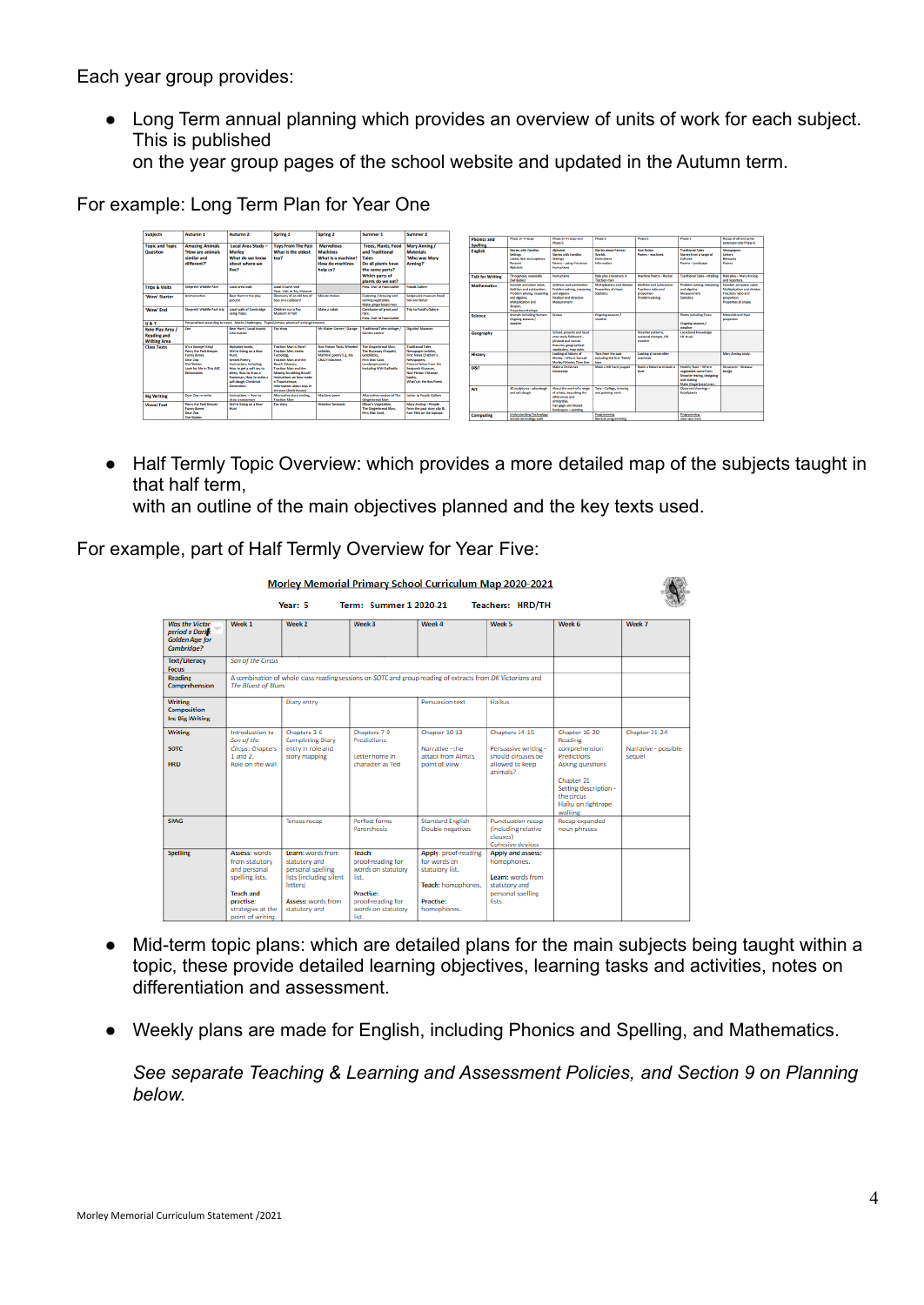# **8. Subjects**

As core subjects, English and Mathematics are taught discretely, with links made to the current topic where relevant and meaningful. Similarly, Science is taught as part of a topic whenever possible, otherwise it is taught discretely. English and Maths are planned for weekly in response to ongoing teacher assessment and the requirements of the National Curriculum.

Subject Leaders provide a supportive role for all colleagues, enabling and ensuring coverage, progression and the development of their subject for the whole school. Subject leaders monitor and evaluate standards in their subjects, providing PD where needed. Subject Leaders provide detailed curriculum maps for their subject in the form of a whole school overview which includes all year groups, and a more detailed curriculum subject map for each year group.

# **The Core Curriculum**

## **English Curriculum**

## **Reading**

Nurturing the ability and desire to read is one of the most important goals of our curriculum. Alongside the other components of our English curriculum we aim for our reading curriculum to equip all children with the skills to become effective readers but also to offer the opportunity for personal growth through the development of oral language, composition and even performance. In addition our reading curriculum encourages children to read widely and apply their reading skills across the curriculum.

Across the school we enable children to develop a passion for reading as well as the skills to do so by ensuring access to the highest quality texts. Planning around such high quality texts supports readers of all ages and stages but also ensures we are providing depth and challenge and encompassing a range of genres. Lessons are carefully structured to ensure that children develop the phonemic awareness to be able to decode words alongside developing their vocabulary, fluency and comprehension.

In the Foundation Stage children begin their reading journey by joining in with predictable phrases, using their phonic skills, reading and reciting rhymes, retelling familiar stories and traditional tales using actions and drama. These opportunities as well as being good fun, develop self-confidence, creativity and the ability to work with others. All children, from Reception to Year 6 take part in a group guided reading session once a week based on the reading objectives of the EYFS and the National Curriculum. Planning for reading is based around a quality text, often linked to a topic, and teachers use planning guidance from the Centre for Literacy in Primary Education to teach key reading skills.

Children in KS1 also take part in independent reading and spelling based activities daily to provide them with the opportunity to apply and reinforce their current phonics and guided reading teaching. All children have access to high quality home reading books appropriate to their reading level. We encourage daily home reading and communicate with parents using a shared reading diary. Many English and topic lessons start by exploring a range of texts to include stories, poetry, non-fiction and digital media. Through these texts children develop a love and purpose for reading. Through these opportunities NC reading objectives are highlighted, taught and reinforced.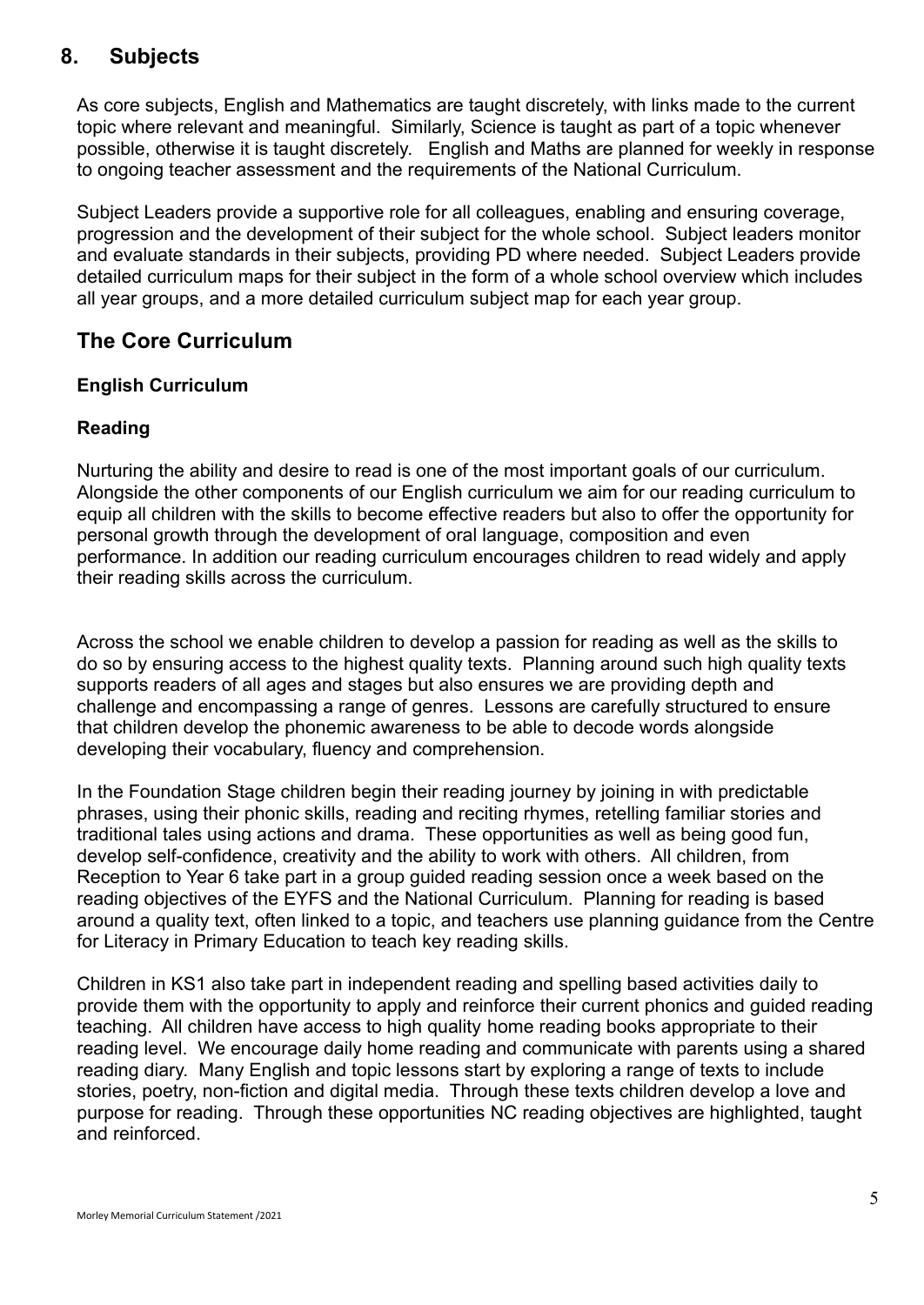#### **Reading Assessment**

Progress in reading is assessed responsively as children read to individually or in guided reading groups. Teachers keep guided reading assessment notes based on the National Curriculum requirements and use these to plan their teaching input. In Key Stage 1 running records (miscue analyses) are used, usually termly, to track progress and inform next steps for the teaching of reading. These are also used in Key Stage 2 should such detailed assessment be of benefit to the child. Where there are concerns about a child's progress further individual assessments will be carried out to determine a child's specific learning needs and provide information for possible further intervention. Termly teacher assessments including statements and steps are recorded termly using Target Tracker software. The school uses NFER tests for Years 2-6 in the Autumn and Summer terms which not only give a national standardised score but allow gaps in learning to be identified. At the end of the school year, children in Year 2 and Year 6 are assessed by their teachers against the national frameworks. They also complete SATs papers in May. The progress of children in EYFS is tracked using the Reception Baseline Assessment initially, formatively throughout the Reception year and at the end of the year using the Early Years Foundation Stage profile, which tracks pupils' progress against the Early Learning Goals.

## **Phonics**

Children are supported in developing their reading skills through the use of phonics-based books which are book-banded to provide appropriate differentiation and to support children's progression and acquisition of key reading skills. Daily Phonics sessions are conducted in Reception and Key Stage 1. During phonics sessions children are taught to read and spell high frequency words alongside words that contain phonic patterns. Children then practice these words and learn to apply them in the context of a sentence. At Morley we strive to make phonics sessions systematic but also fun, creative and accessible to our kinaesthetic, visual and auditory learners. We make use of the Letters and Sounds phonics principles supplemented by the Floppy Phonics (ORT) programme to support planning and delivery. We plan activities with the interests of our class at the heart and also dip into games and activities from Phonics Play and Teach Your Monster to Read.

## **Phonics Assessment**

Phonics teaching progression follows phases 1 through 6 from reception to Year 2. Phase 1 underpins the concept of oral blending and segmenting and is carried out through the year in reception.

| Year Group |         |         |                                |         |               |         |
|------------|---------|---------|--------------------------------|---------|---------------|---------|
|            |         | Phase 1 |                                |         |               |         |
| Reception  | Phase 1 | Phase 2 | Phase 3                        | Phase 4 |               |         |
| Year 1     |         |         | Phase 4 recap<br>Phase 3 recap |         | Phase 5       |         |
|            |         |         |                                | Phase 4 |               |         |
| Year 2     |         |         |                                |         | Phase 5 recap | Phase 6 |

Children's phonic progress is assessed regularly: termly and at the end of each phase. Assessments include phonic sound screening, reading high-frequency word screening, reading running records and spelling assessments with No Nonsense Spelling. Those children who may be falling behind their classes' phonics phase follow targeted interventions in order to accelerate their progress. Interventions are tailored to the needs of the children and may range from phonics games, use of online resources (e.g. Cambugs and Teach Your Monster to Read) to systematically reviewing the letter sounds. Children in Year 1 undertake the national Phonics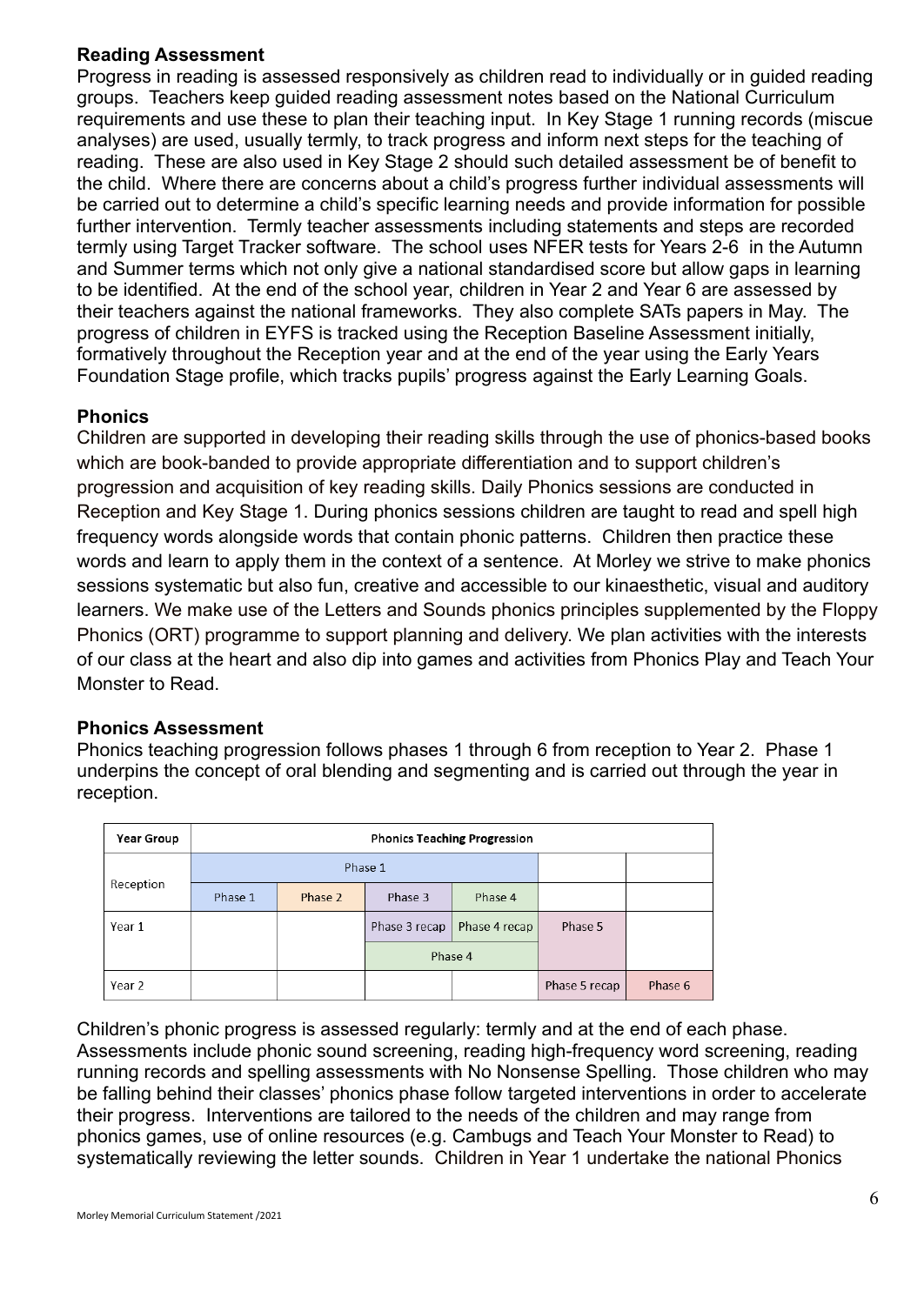Screening Check in the Summer term. Any children who are not working at the expected standard are supported in Year 2 in order to help them successfully meet the expected standard. They undertake the phonics screening again at the end of Year 2.

## **Writing**

At Morley Memorial Primary School, our goal is to ensure that all pupils become clear, confident communicators. We aim to equip our young people with the strong command of the spoken and written word that will allow them to thrive in their school careers and beyond so that they can fully participate in society. Our writing curriculum places high quality texts at the heart of several of our topics so that children are exposed to ambitious models for their own writing.

Our intention is that all children will develop the ability to write clearly, accurately and coherently, adapting their language to suit the purpose and audience for their writing. As such, our youngest children are encouraged to write in a variety of genres (including lists, letters, invitations and stories) and children progress to writing for an increasing range of purposes and audiences as they continue to develop their writing skills throughout Key Stage 1 and 2. By the end of Key Stage 2, they will have used a wide variety of writing experiences to become fluent, confident writers who understand and use a variety of writing forms, attending carefully to the purpose and audience of their writing. Where appropriate throughout their school career, children will write for a real purpose and audience: whether that is writing letters to charities or government organisations to bring about change or writing to entertain or inform their 'buddy' classes.

Children will be taught grammatical content appropriate to their year group in order to improve the accuracy and the impact of their writing; these grammar lessons will be wed to the purpose of the type of text being studied. Our intention is that all children demonstrate the ambition and motivation to produce high quality writing in terms of both composition and transcription. All classes display the expected grammatical content from previous year groups in order to communicate our high expectations for the accuracy of their written work. Where necessary, children will receive targeted support to address any misconceptions evident in their writing either through feedback from teachers and peers or through a targeted intervention programme.

High quality talk is evident in all of our writing lessons: "Writing floats on a sea of talk." (Britton, J 1971 Language and Learning, University of Miami Press). We teach speaking and listening skills from the very first day in our Early Years classes and constantly build on these important skills as they develop throughout Key Stage 1 and 2. Rich, ambitious drama opportunities form a part of our writing curriculum (including, for instance, participation in the Coram Shakespeare Schools Foundation in Year 5). Children of all ages are encouraged to participate in high quality debates and discussions and our emphasis on collaborative learning (as part of our work on learning dispositions) means that children are regularly required to use discussion with peers in order to develop their thinking and must clearly explain their ideas to others. Older pupils in Key Stage 2 are also taught to make formal presentations and engage in 'reciprocal teaching', adopting particular roles in speaking, listening and reading activities. This engagement lays strong foundations for increasingly sophisticated spoken and written communication as well as promoting confident and considerate interactions between learners.

In Early Years and Years 1 and 2, children are taught spelling using a systematic phonics programme (see above). From Year 2, we follow the 'No Nonsense Spelling' programme, which teaches spelling strategies. We assess spellings in context, for example learning spellings in a given sentence, generating sentences for each word or assessing through unseen, dictated sentences. We also make use of paired and collaborative testing in order to focus on transferrable spelling strategies. We keep an ongoing record of words learnt and set very high expectations of correct application in writing once a word has been learned. All children are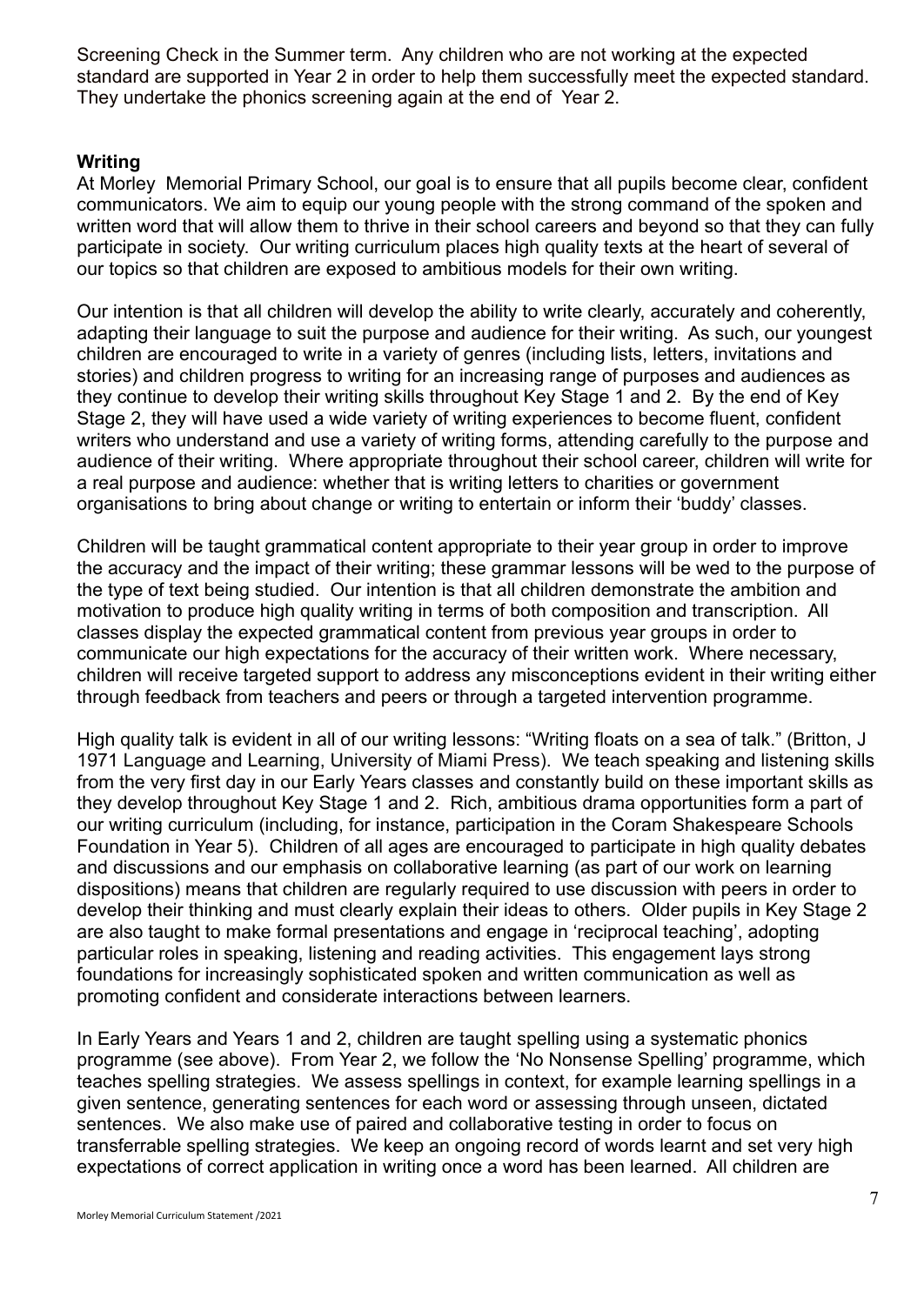taught to write using a joined writing style from the middle of Year 1, using the Penpals handwriting scheme. In Years 1and 2, handwriting patterns from Penpals are given for practice at home. We encourage children to take pride in the presentation of their work .

#### **Writing Assessment**

Progress in writing is assessed regularly on completion of longer writing units. Children receive whole class and personalised feedback (which may be written or verbal) to identify their strengths and the next steps for their writing. Formative assessments are updated termly and take into consideration the grammatical accuracy and proficiency with transcriptional aspects of writing, as well as the effectiveness of the pupils' composition. Teacher assessments are recorded on Target Tracker software half termly. Teachers use these assessments to identify areas for development which are then addressed in lesson planning (as well as in planning for interventions where necessary). At Morley, we also carry out a half termly piece of extended writing which is the same for all year groups. This allows teachers to obtain a 'snapshot' of children's capabilities in an independent piece of writing. Teachers use a rubric to identify aspects of the writing that have been successful and areas which may require additional input. Having all classes complete the same task allows teachers to compare and moderate judgements to ensure robust assessment takes place. At the end of the school year, children in Year 2 and Year 6 are assessed by their teachers against national frameworks. The progress of children in EYFS is tracked using the Reception Baseline Assessment initially, formatively throughout the Reception year and at the end of the year using the Early Years Foundation Stage profile, which tracks pupils' progress against the Early Learning Goals.

#### **Mathematics Curriculum**

It is our intention that all children will be capable mathematicians and our long-term goal for maths teaching is that it inspires a love for the subject and leads to a depth of understanding. At Morley we believe that everyone is able to learn and succeed in mathematics and children are encouraged to develop positive mathematical mindsets. We follow the NCETM teaching for mastery approach, which allows children to acquire a deep, long-term secure and adaptable understanding of the subject.

The National Curriculum is divided into units and teachers make conscientious choices about the learning journey through each unit. The carefully sequenced journey has a sense of coherence and includes: identifying the new mathematics that is being taught, what the main teaching points are, what the difficulty points may be, which representations are best to draw out the structure of the maths, key mathematical vocabulary and stem sentences and language. Units include opportunities for reasoning, problem solving and investigations.

"...Pupils and learners won't benefit from racing through subjects at pace - so that everything is covered to some degree, but little is covered well…" (Amanda Spielman, 17 March 2021). Following the pandemic, for the 2021-22 year we are using the DfE 'ready to progress' criteria alongside guidance from the NCETM to prioritise the curriculum - taking into account curriculum coverage to date and disruptions to teaching and learning.

Children are taught through whole-class teaching with the focus being on all pupils working together on the same content and at the same time to ensure that these can be mastered before moving to the next part of the curriculum sequence. This is particularly helpful to those children who take a little longer to grasp new concepts – historically these children have made less progress in mathematics and we aim to address this through teaching for mastery. Children who are quick to grasp new concepts are encouraged to think more deeply about them rather than moving onto the next stage in the sequence.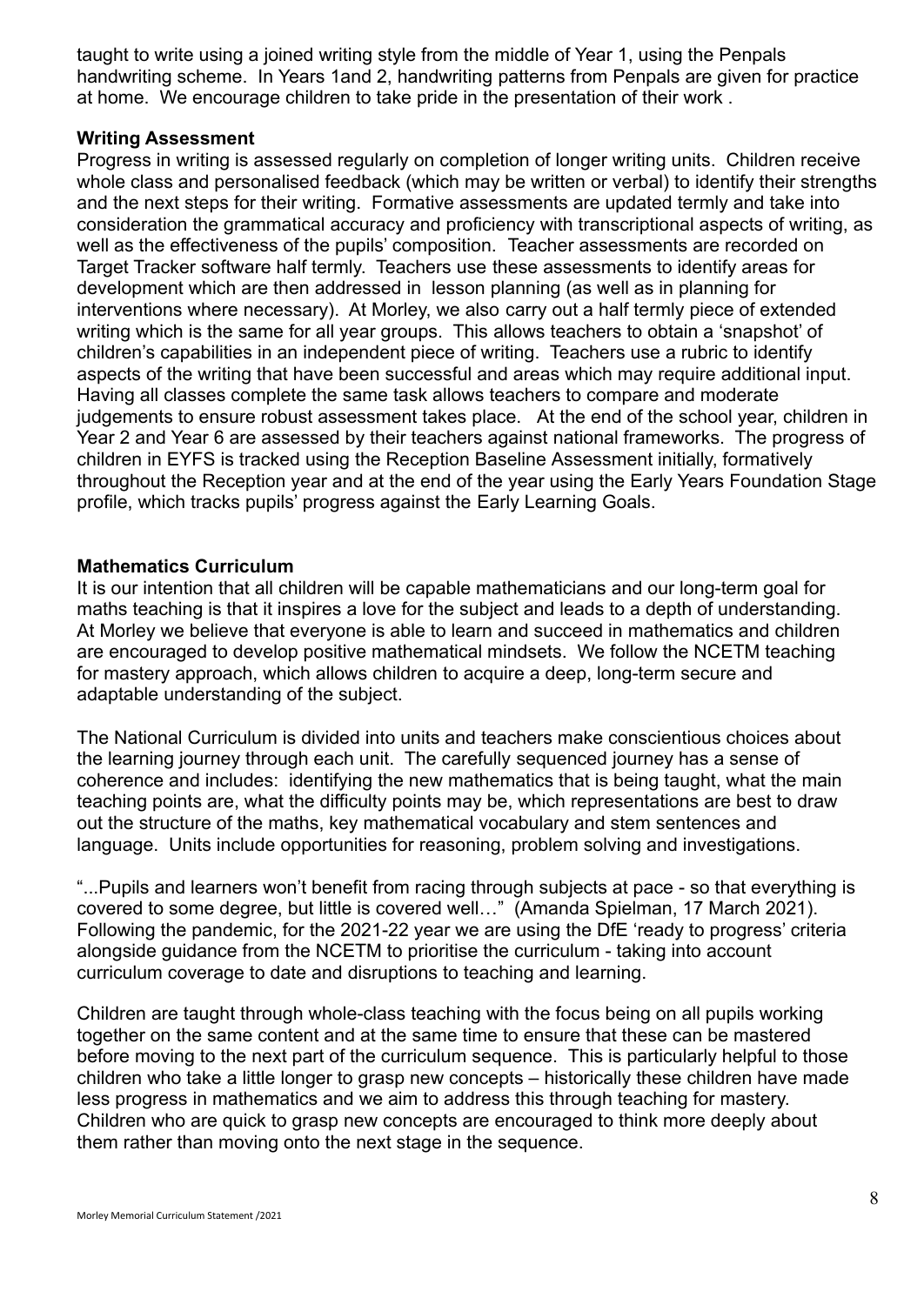There are two daily maths lessons. A shorter, 15 minute, lesson with a focus on factual and conceptual fluency which enables children to develop the skills of efficiency, accuracy and flexibility and a longer, 45 minute lesson that teaches new learning.

#### **Mathematics Assessment**

Progress is assessed throughout each unit and the learning journey is structured to give flexibility. This allows teachers to respond to children's understanding as the journey is navigated. Termly teacher assessments including statements and steps are recorded termly using Target Tracker software. The school uses NFER tests for Years 2-6 in the Autumn and Summer terms which not only give a national standardised score but allow gaps in learning to be identified. At the end of the school year, children in Year 2 and Year 6 are assessed by their teachers against the national frameworks. They also complete SATs papers in May. Where there are concerns about a child's progress further individual assessments will be carried out to determine a child's specific learning needs and provide information for possible further intervention. The progress of children in EYFS is tracked using the Reception Baseline Assessment initially, formatively throughout the Reception year and at the end of the year using the Early Years Foundation Stage profile, which tracks pupils' progress against the Early Learning Goals.

#### **Science Curriculum**

Science, as a core subject, is taught as part of our creative curriculum and is the subject driver for many topics. We follow the National Curriculum objectives which teachers break down into the half-termly overview. Practical, engaging and hands-on science is embedded throughout all year groups with a focus on developing the children's *working scientifically skills* as well as their subject knowledge. Child-led enquiry in science lessons is our long-term goal and a focus for our Science Action Plan. Where relevant we plan investigation days so ensure that children can be fully immersed in the investigation and have the time to test their hypotheses. In addition to weekly Science lessons we aim to deliver a daily 10 minute Science input, for example using a microscope and the interactive whiteboard to look at an object in detail, or asking children to select the 'odd one out' and give their reasons. This daily input helps ensure that Science remains prominent and is identified as being in everything we do. At Morley we know we have many families who are connected with the wider scientific world. We harness these valuable links by inviting parents and others to take part in our Science events, including our biennial Science Week, as well as helping to enrich the taught curriculum. Year 6 also take part in real-life university research projects through the BBC's *Terrific Scientific* which builds engagement and helps the students to find out about how experiments inform research.

#### **Science Assessment**

Teachers make use of Rising Stars Assessment Tests – a baseline test is undertaken to assess prior knowledge of the class and help plan lessons and an end of topic assessment is undertaken once all the content has been taught. Teachers also update steps in Target Tracker when a Science unit has been taught. This, then, builds up a picture of the children's knowledge throughout their school career and is an invaluable tool to help assess end of key stage science achievement.

#### **Physical Education (PE)**

PE is, by its very nature, a practical subject and its teaching at Morley reflects this: we aim to have children moving and participating most of the time. Each class has two PE sessions planned per week, one indoor and one outdoor; both lessons last between 45 minutes and an hour (due to timetable allowances). These lessons are planned and delivered by the class teacher using the Cambridgeshire Scheme of Work as a starting point but also using a variety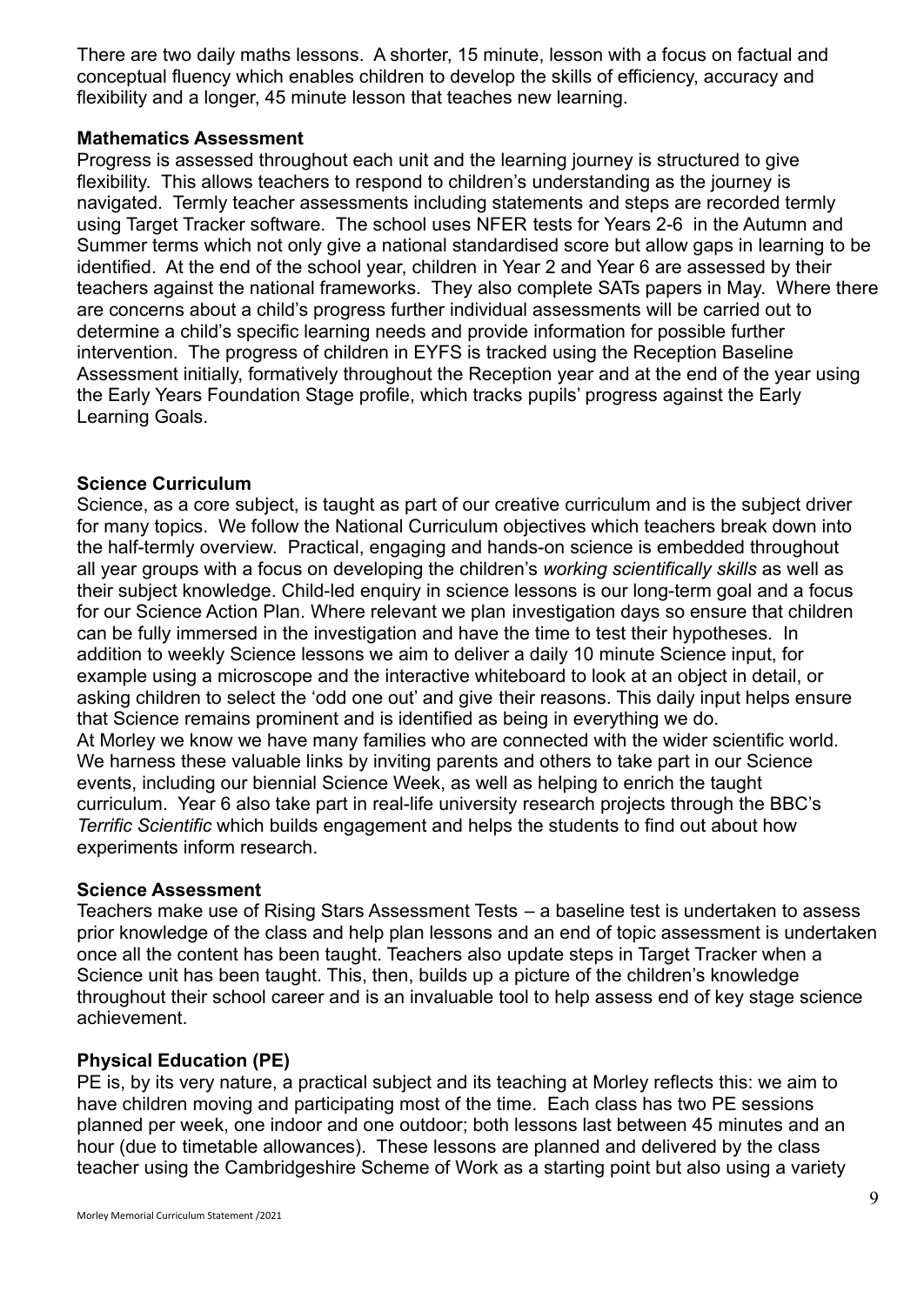of published resources for further ideas and inspiration, according to the needs and skills of the children in the class. In recent years we have welcomed outside coaches (from, for example, Cambridge United or the ECB's Chance To Shine Programme) both as a means of improving children's skills and of providing CPD for teachers. Children have the opportunity to take part in 'Enrichment Weeks' provided by Premier Sports, these are usually focused around athletics or sporting disciplines which the children do not have access to as part of their curriculum based PE lessons (archery, blindfold football being some recent examples). In addition to this, children in Years 3, 4 and 5 have one term of swimming lessons per year (approximately ten 30-minute sessions) taken by qualified swimming instructors. This meets the requirements of the National Curriculum so that children can "swim competently, confidently and proficiently over a distance of at least 25 metres… [using] a range of strokes effectively." Children who are not actively participating in the lesson for whatever reason are asked to take on the role of evaluators or helpers rather than reading or completing work so that they also develop their understanding of the lesson. Staff have access to assessment criteria from the Cambridgeshire scheme of work as well as a Morley exclusive rubric derived from the 'Weaving Knowledge & Skills' documentation.

In Key Stage 1, children are expected to "develop fundamental movement skills, become increasingly competent and confident and … extend their agility, balance and coordination". Gymnastic lessons use a variety of equipment (mats, benches, tables) to develop these skills and put them together into sequences; dance lessons also focus on developing these skills. Games lessons, especially in Early Years and Year 1, are often based on generic skills such as balancing, jumping, throwing and catching rather than specific sports. Dance and Gymnastic lessons continue to "develop the flexibility, strength, technique, control and balance" of the children in Key Stage 2, applying these to increasingly difficult sequences and movements. Games lessons become more sport specific throughout the Key Stage, but still aim to develop the skills which will enable the children to play each sport competitively rather than simply play a series of games. They also "take part in outdoor and adventurous activity challenges" such as orienteering and team building activities. As a city school we are aware of the limited space available for outdoor PE, and aim to give children as many opportunities for physical development as possible. With this in mind, we make full use of nearby facilities at the Coleridge site of the Parkside Federation, where we hold our annual sports day and regularly participate in Multi-skills sports festivals as well as other sporting competitions. We are currently subscribed to the Cambridge School Sports Partnership (based at Netherhall) and the Coleridge Sports Partnership, giving us access to a wide variety of different sporting events. Physical activity is not restricted to PE lessons, and we have a busy programme of playtime activities led by Premier Sport, and are participating in the Young Sports Leaders programme. Premier Sports also run a number of additional after school clubs including (but not restricted to) boys and girls football. Our PE curriculum is accessible to all and aimed at enabling all learners to participate and succeed in the subject, regardless of starting points.

#### **Humanities**

Through the humanities subjects we learn about the narrative of human existence, physically and spiritually. The foundation subjects of history and geography provide children with a vital pathway to learning about the world around them and their place within it. These subjects are integrated into the topics, and form the basis of most cross- curricular links.

#### **History**

History is an important subject in topic-based learning at Morley Memorial, with each unit providing opportunities for children to become independent and resilient learners. Teachers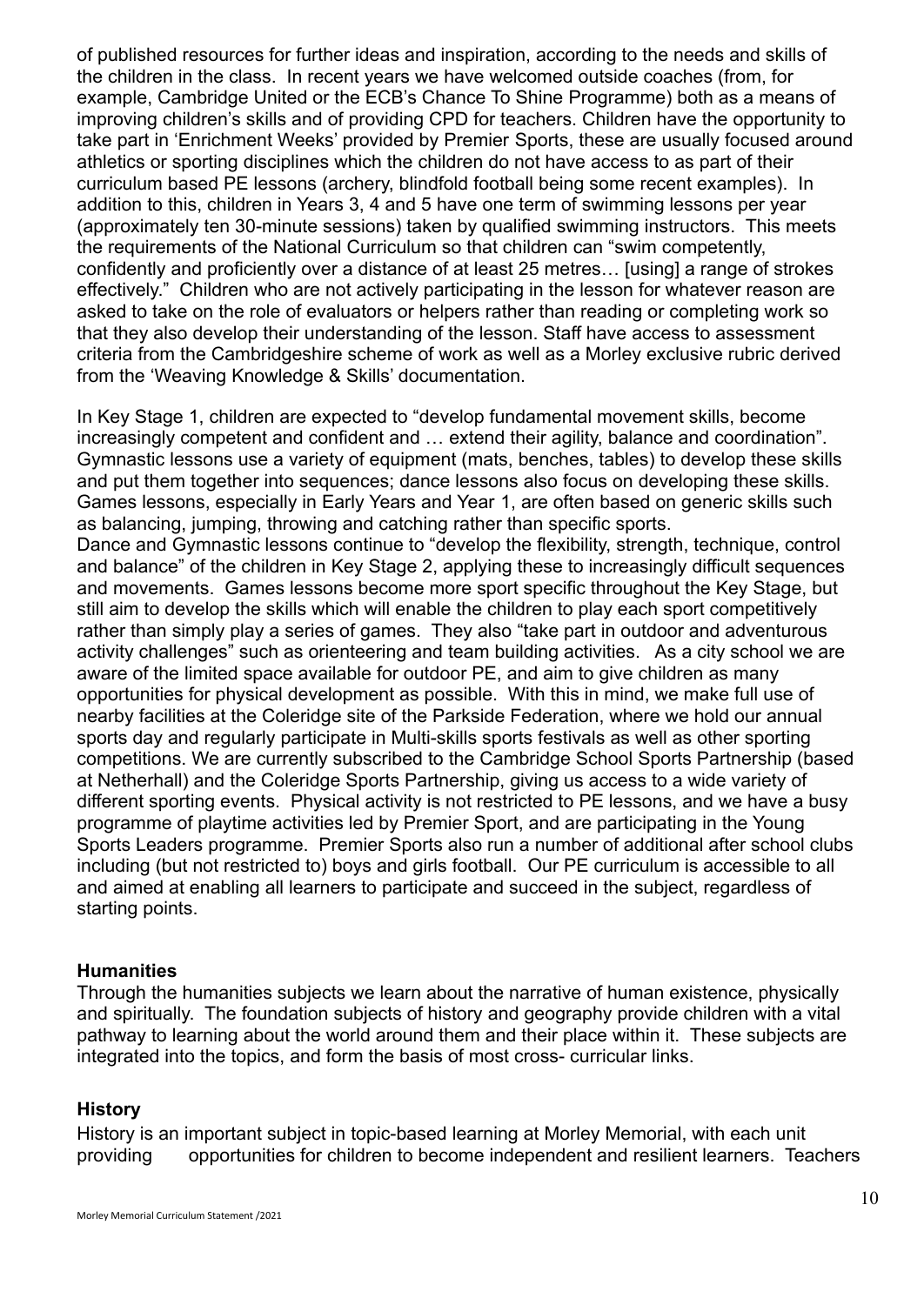use the National Curriculum and the Weaving Knowledge and Skills document to ensure children have a secure chronological understanding of their topic in addition to practising key skills of enquiry by hypothesising, collecting and analysing evidence and making well-informed judgements. We build links with external groups that provide a range of artefacts and primary evidence for use in the classroom, such as the University of Cambridge Museums. Children are given meaningful opportunities to experience History beyond the classroom, including visits to museums, historical sites such as Anglo-Saxon villages, and welcoming external specialists into school. 'Wow Days' are used at the beginning of a term to fully immerse children in their topics, including 'A day in the life of an Egyptian' in Year 3 and 'A day in the life of an Ancient Greek' in Year 6.

Learning environments play a key role in enhancing children's historical skills and curiosity about their topics. Timelines are used in every classroom and displays encourage independent enquiry with the use of prompts, engaging questions and a range of appropriate resources which learners can access for independent research. A range of children's work is displayed and celebrated throughout the school, often being cross-curricular in nature. This includes pieces of extended writing such as 'Shakleton's Expedition' diaries in Year 4, as well as creative art projects such as Year 3's canopic jars.

Teachers make use of the National Curriculum and the Weaving Knowledge and Skills document (Focus Education) to form the basis of their assessments and update steps in Target Tracker when a History unit has been taught.

## **Geography**

Geography at Morley is embedded in the school's topic based curriculum and all children in all year groups have access to well-planned and delivered geography across the four strands of the subject: location knowledge, place knowledge, human and physical geography and geographical skills and fieldwork. For example, United Kingdom location knowledge and human and physical geography are covered throughout the year in Year 1, woven into stories about weather and seasonal events from around the country. In Year 5, for example, these two strands are addressed through the Rainforest topic where pupils learn about latitude, longitude and biomes by learning about the forests of South America and comparing Brazil with the UK. In Year 3 children learn aspects of place knowledge and human and physical geography in Europe in the 'Wilderness' topic; the children study an environmental region in Poland and make comparisons with England. In Year 2 pupils begin to extend their mapping and fieldwork skills by looking at Ordnance Survey maps and making their own story maps. By Year 6 pupils are using six-figure grid references (GR) to identify human and physical differences between coastal Cromer and urban Cambridge, with the pupils using GR to navigate on their residential in Norfolk. Finally, fieldwork consists of walking the local area and identifying features in Year 1, progressing to more detailed fieldwork as children progress through the school. Geography is assessed at the end of each topic on individual pupil's topic overview sheets

and is also recorded on Target Tracker in the term in which the topic is covered.

## **Religious Education (RE)**

At Morley we follow the Cambridgeshire Agreed Syllabus for RE, updated in 2018. RE is an important statutory part of the curriculum. It is important in its own right and it also makes a unique contribution to the spiritual, moral, social and cultural development of pupils and supports wider community cohesion. Morley is a diverse community and as such, our curriculum represents a wide range of religious and non-religious beliefs.

Religious Education contributes to our core purpose of making learning irresistible to all the children at Morley and creating independent, resilient, motivated learners. Developing skills and attitudes that enable broad-minded interaction with others in a diverse world is an essential part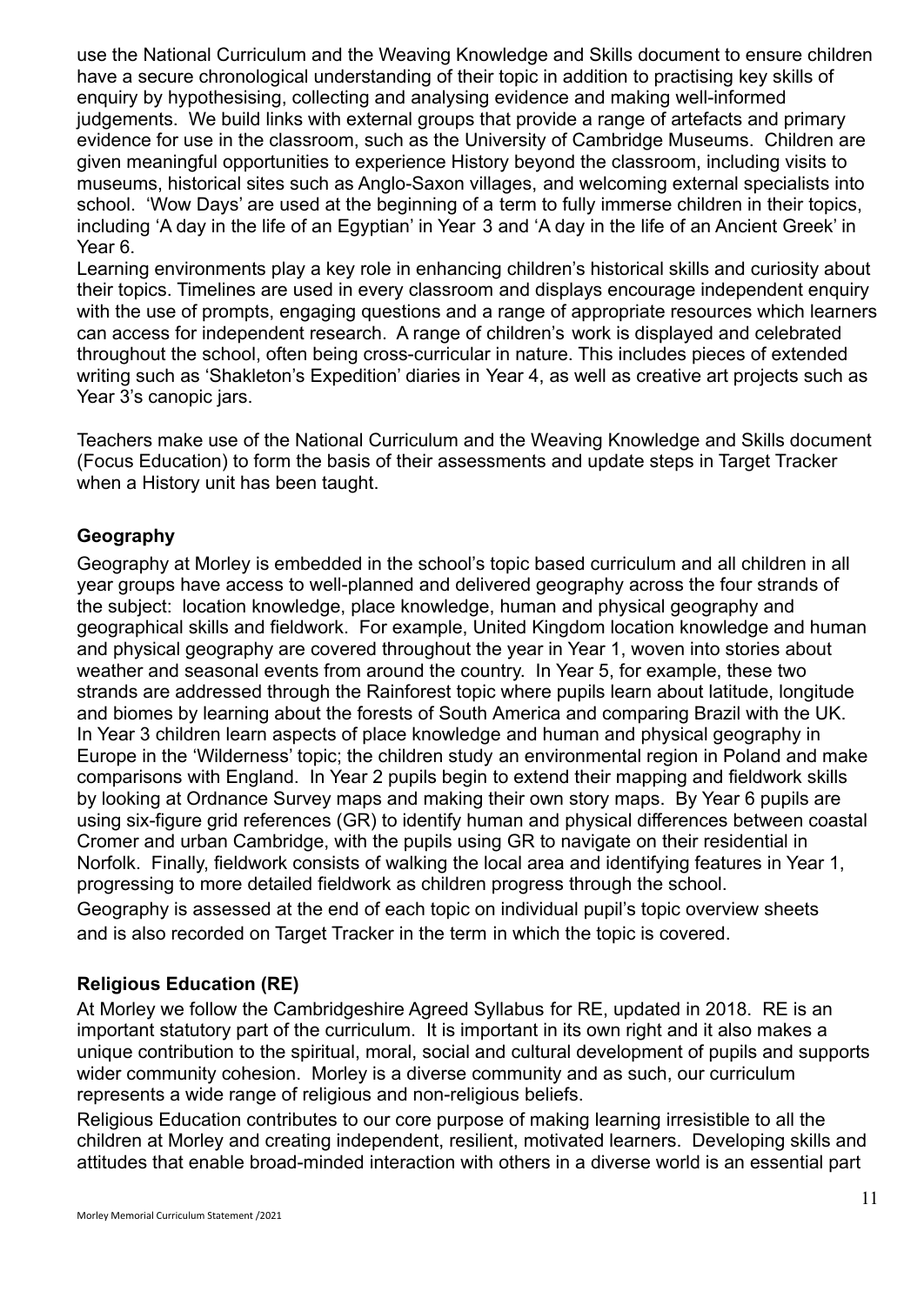of this process. Through tackling 'big questions,' children develop the critical thinking skills required to become independent learners and the listening skills necessary to engage responsively with the beliefs and ideas of others.

In Early Years, children find out about celebrations from different faiths practised by families in the Morley community and enjoy stories from different religions. In Key Stage 1, core units focus on the beliefs and practices of Sikhism and Christianity alongside multi-faith units on celebrations and special days. In Key Stage 2, children learn about all of the major faiths and other relevant life stances such as humanism. In all age groups, a variety of stories and artefacts are referred to, and meaningful links are made between major faiths as appropriate and in response to the range of faiths or other life stances reflected in the class.

Across the age-range, children are encouraged to develop their own beliefs and express them with increasing clarity. They also identify links between beliefs, values and practices from diverse cultures. Emphasis is placed on the need to learn *about* religion (to describe the beliefs and practices of major world faiths with accuracy and understanding) and *from* religion (developing the ability to evaluate ethical issues and express their own responses, using reasoned arguments).

## **Personal, Social and Health Education (PSHE) and Citizenship**

PHSE and Citizenship are a key element of the social and emotional development of our children. We follow the Cambridgeshire Personal Development Programme on a biennial cycle to support our PSHE lessons. Where possible, units are delivered with a theme for the whole school for each half term, e.g. Personal Safety. The programme is used as a basis for planning which is then adapted by the teachers to meet the specific needs of the children in their class. The programme also provides access to resources and websites to support the children's development. In addition to discrete PSHE sessions, assemblies often relate to aspects of the PSHE curriculum that affect a phase or whole school.

Particular focus is given to the prevention and response given to bullying during Anti-bullying Week.

Sex Education is delivered to all year groups on a two-year basis, in-line with the school's Relationships and Sex Education Policy. For Reception, Years 5 and 6 they follow the Sex and Relationships Education unit every year.

#### **Modern Foreign Languages**

At Morley Memorial we aim to recognise and celebrate the diverse linguistic and cultural backgrounds of our learners. This is both within classes through the sharing of different languages of the week, and as a whole school through assemblies and displays. We have a selection of non–English language and bi-lingual texts in the school library as well as a growing collection of French language texts. Post Covid -19 restrictions we aim to strengthen our links with our wider community and welcome speakers of different languages into school to share their linguistic and cultural skills and knowledge with us.

In addition to celebrating the different mother tongue languages of our pupils, all Key Stage 2 learners participate in weekly French lessons. These lessons are generally delivered by a specialist French teacher, although class teachers also deliver lessons, as required. We have designed and created a curriculum based on the Key Stage 2 National Curriculum standards and objectives which allows the pupils to gradually build up their phonetic knowledge, vocabulary and grammar through a variety of topics. The focus is on developing confidence with pupils having frequent opportunities to speak aloud in a range of contexts, creating their own simple sentences and posing and responding to questions. Stories, songs and rhymes as well as links to other subject areas such as art and geography are all made to provide a rich and varied learning experience.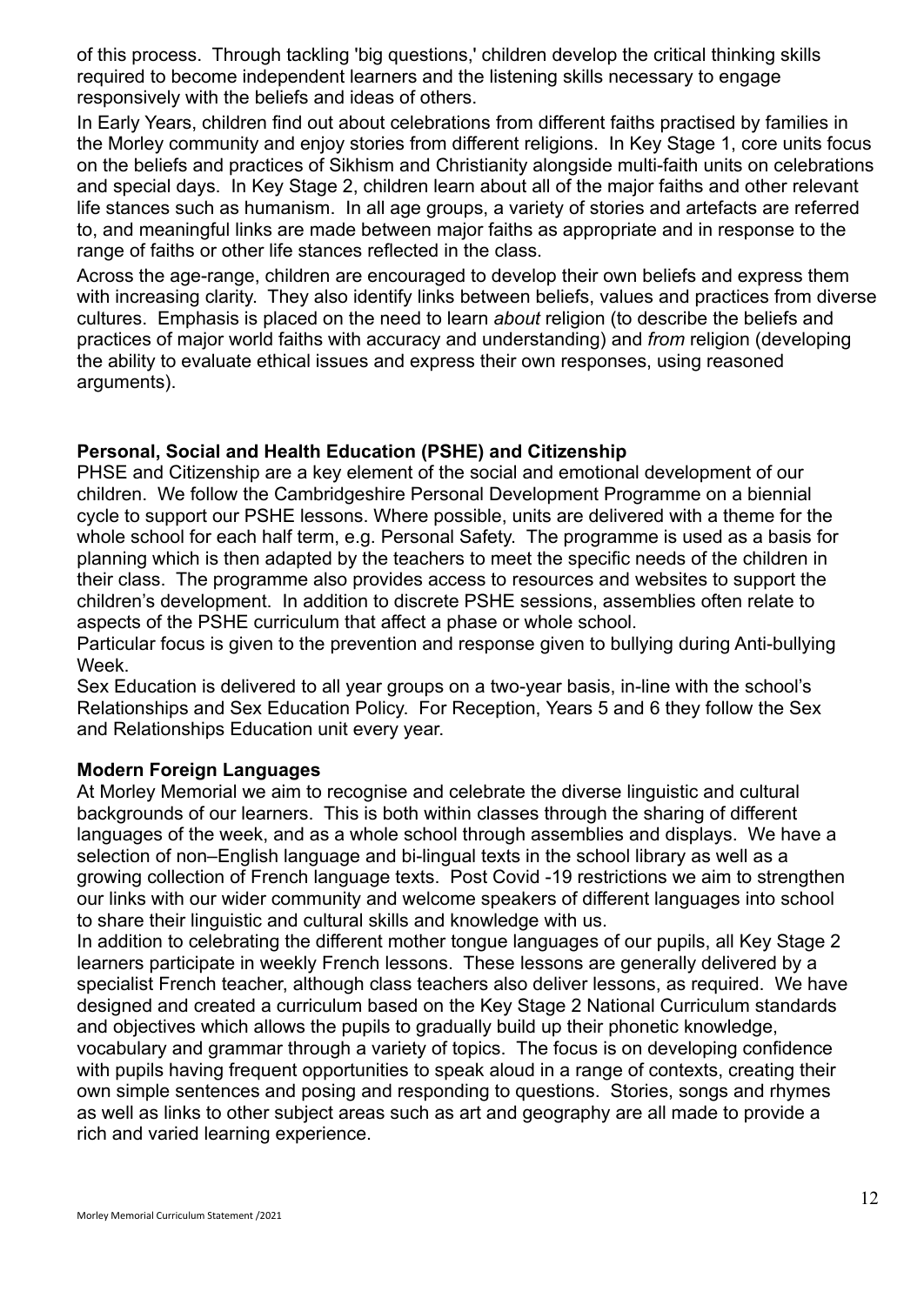## **Computing**

Computing is taught discretely where appropriate, while other elements are embedded within English, Mathematics and topic learning. Teachers are encouraged to develop children's computing skills progressively and their capability through discrete learning opportunities, and also to exploit this capability as a tool to support objectives in other curriculum areas meaningfully. Lessons and homework utilise the Google ecosystem, including Google Classroom for homework tasks, to ensure consistent digital literacy practise to link together computing and the wider curriculum. These links include, but are not limited to, the use of digital devices in a wide range of contexts. Both plugged and unplugged learning opportunities are planned to support pupils' understanding of the underlying concepts in Computing. These opportunities may well be presented within other subject areas (e.g. Google Docs collaborative writing projects in English, Jamboard problem solving in Maths or isolating variables in Science). In this way, Computing and the use of technology has become integrated into the curriculum and are used as a truly beneficial tool for learning.

## **Expressive Arts**

Creativity is at the heart of learning, and as a school with a creative curriculum we place great emphasis on developing and extending children's skills and abilities to respond creatively to a range of starting points. This is reflected throughout the curriculum, but especially in our expressive arts provision. We have joined Artsmark (first awarded in 2016-17) and our arts and cultural provision has achieved the Gold Artsmark standard.

## **Design and Technology**

Design and Technology plays a huge part of our purpose of making learning irresistible to all the children at Morley. The subject equips children with problem solving skills such as working systematically, being resourceful, visualising, conjecturing, taking risks and using logical reasoning in real world contexts. It develops resilience because trial and improvement is woven into the iterative process. It is logical and practical. It fosters creativity and is an inherently cross-curricular subject, providing opportunity for English, Maths, computer skills and scientific knowledge to be practically and usefully applied by building a bridge between learning and its usefulness, relevance and application in the real world. It relies upon children being innovative and finding new ways of solving things. At Morley, children have opportunities to understand how things are made, to create and develop ideas and to design, make and evaluate products that solve problems. In doing so, they learn how to use tools and equipment and how to work with materials. We link with national initiatives such as Young Engineers in order to achieve this. One project takes place per term per class. In Key Stage 1, these projects cover Mechanisms, Structures, Food and Textiles. In Key Stage 2, they cover Mechanical Systems, Electrical Systems, Structures, Food and Textiles. In DT teaching, we aim to take into consideration each of the principles of effective Design and Technology practise as set out by the Design and Technology Association (DATA), which are: design decisions, functionality, authenticity, innovation, purpose and user.

DT at Morley aims to sow the seeds of a passion and kick start an interest in anything that could illuminate a path ahead towards creative, engineering and manufacturing sectors. It aims to give fledgling engineers, designers and technologists an experience of how the world works; of how to think laterally and innovatively, and of how things are made.

## **Art and Design**

Art and Design is a key subject in our creative curriculum, and equips children with skills in visualising, designing, adapting and evaluating. Art topics are expected to enhance, enrich and motivate children within the main topic of the term or half term. There is an art subject focus at least termly (alternating with Design and Technology), although there are often more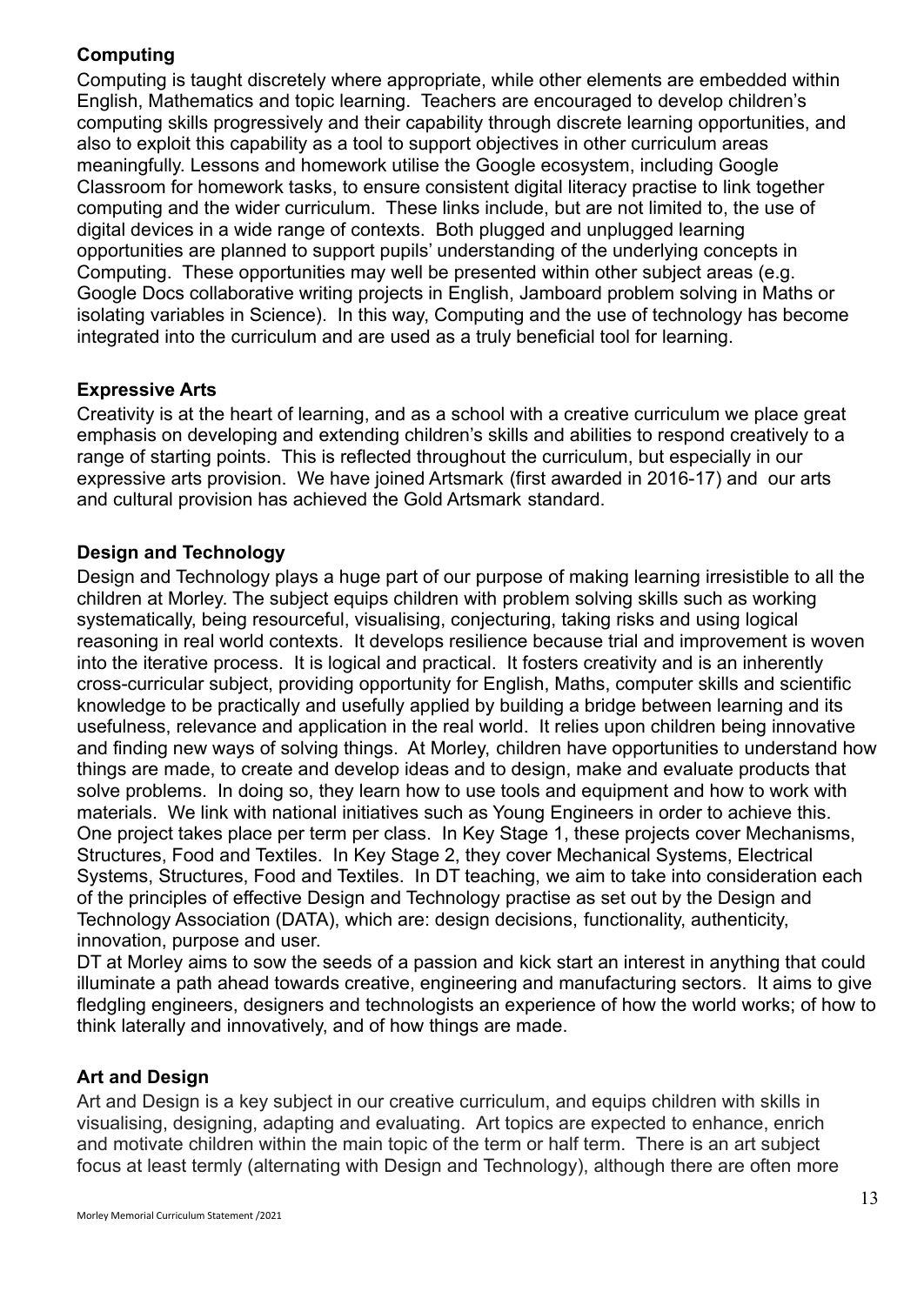opportunities for creative art-based work as part of other topics. We aim to provide children with a range of meaningful, and purposeful opportunities to find out about, learn and express themselves through the media of: drawing and painting, collage, 3D work and sculpture, textiles, printmaking, and digital media. Artwork is mainly carried out in sketchbooks, which provide a location for children to research, explore, create and evaluate ideas. Sketchbooks are also used to evidence skills-based progression: children are expected to have time to develop and experiment with key skills before producing a final piece. When children produce final pieces of work, we maintain a photographic record once work has been displayed and/or taken home.

We use a range of resources, including the Awesome Art resource (Chris Quigley) and the 'Access Art' website, to support teachers in planning and delivering exciting and inspirational learning opportunities. Children are also given access to wider experiences beyond the classroom, for example, gallery and museum visits, visiting artists, performances and performers. Certain groups of children identified as disadvantaged, are also given the opportunity to attend our 'Brilliant Makers' extra-curricular model-making club which focuses on providing children with access to extra resources and teaching input.

Teachers maintain a Creative Provision Map for their year group (indicating creative opportunities which take place each half term), which contributes to the ongoing improvement of the arts and cultural provision at Morley Memorial.

Assessment in Art is undertaken through teacher judgement. Making use of the National Curriculum programme of study, and the Weaving Knowledge and Skills document (Focus Education), teachers update steps in Target Tracker when there has been an Art unit taught.

In 2019 we achieved our first Gold Artsmark for our creative provision. We are now in the process continuing our Artsmark journey, and hope to achieve Gold or Platinum in 2023.

#### **Music**

At Morley Music is taught generally by a combination of specialist and class teachers. A proportion of our teaching follows Charanga – the Cambridgeshire Scheme of Work for music; however in all year groups, several topics are independently developed in order to cover other aspects of the Music curriculum. In addition, several Units have been planned by our specialist teacher in Years 5 & 6 to broaden the curriculum; including the "Sing for Our Schools" project which concentrates on group composition and recording. All children have access to class instrumental tuition; all Year 3s participate in class recorder lessons for a term (once COVID restrictions lift); and all Year 4s receive a term and a half's ukulele teaching. In addition, all children in KS1 and KS2 will attend a weekly Singing Assembly (once COVID restrictions lift), aimed at developing skills and enjoyment in singing. Following the onset of Covid restrictions, the Music curriculum was adapted and re-written to enable it to continue to be an engaging educational experience, despite the very tight restrictions on singing, working in groups and the use of sets of instruments by only one year group at a time. During remote learning a dedicated music intrasite was created in order to continue access to weekly class lessons and virtual Singing Assemblies, choirs and KS2 Band. Regular musical challenges were set; and any virtual performance opportunities shared. During usual school operating conditions, children have access to music beyond the classroom through the KS1 and KS2 choirs and KS2 band; all of which are open to children of any ability and free to access. We act as host for teachers from Cambridgeshire Music instrument teaching, which parents are able to arrange directly. Opportunities for performing include: KS2 Christmas and Summer Concerts for choir and band; performing to a local community group; KS1 choir Summer Concert; Ukulele performances; the Year 3 and 4 biannual Productions; being part of the Young Voices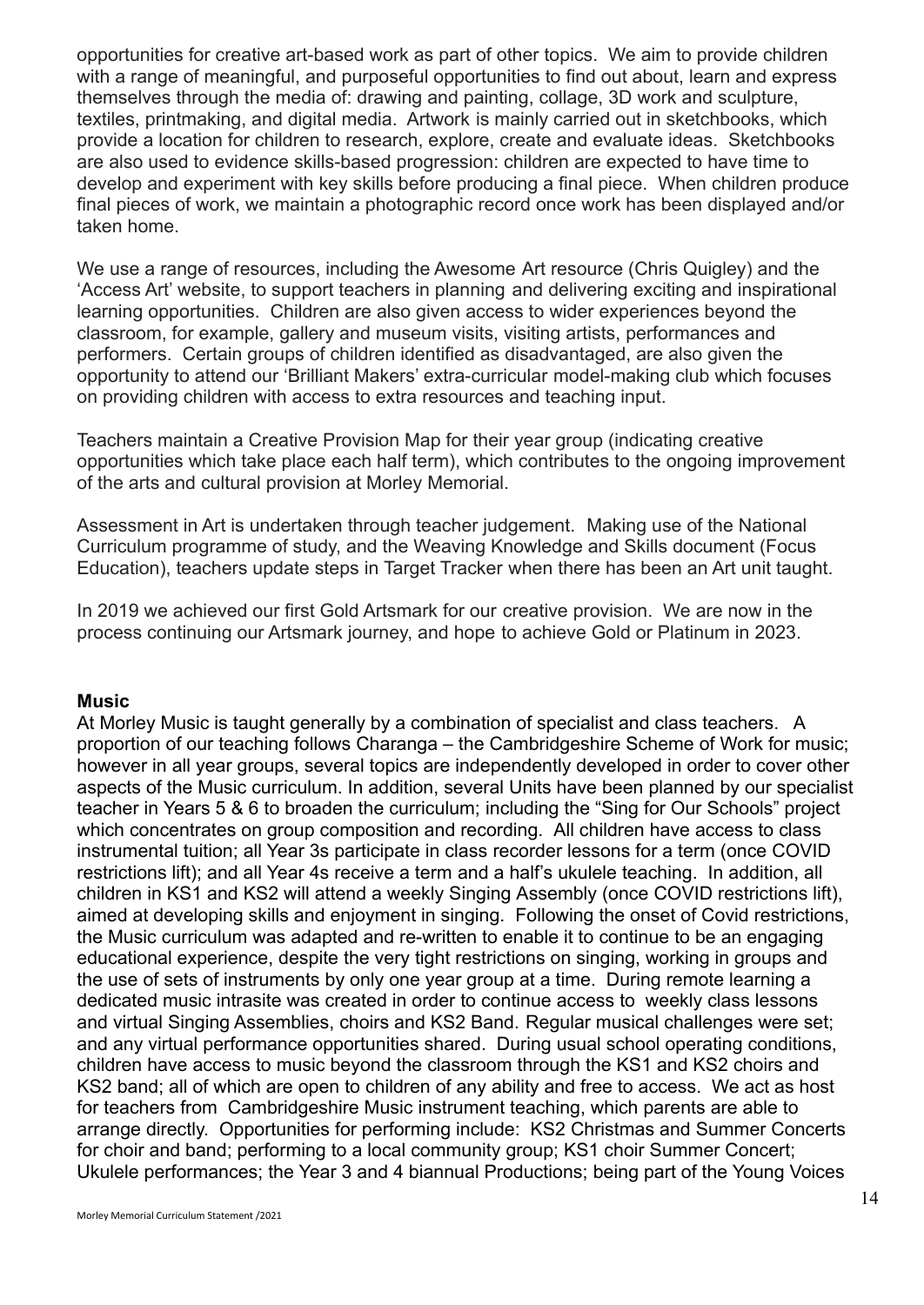Choir at the O2 Arena , the KS1 Winter Performance; the Summer Fair Talent Show; and the Year 6 Leavers' Production and other performance opportunities that crop up on an ad hoc basis. All Year 6s are given the chance to audition for group or solo performances in the KS2 Summer concert.

Different year groups often share what they have been learning through Whole School or Key Stage assemblies or inter-and intra-class performances. We also aim to provide opportunities to see live performances from visiting professional musicians; to be accessed by all children.

Assessment in Music is undertaken through teacher judgement. Making use of the National Curriculum programme of study, and the Weaving Knowledge and Skills document (Focus Education); around 6 KPIs have been identified for assessment in each year group. An overall grading at the end of the year is based on these KPI assessments.

#### **Outdoor Learning**

At Morley we know that taking learning outdoors gives children a different perspective, can put learning into a real life context, can stimulate creativity and supports a holistic approach to pedagogy. Morley Memorial Primary School also recognises the importance of outdoor experiences to the wellbeing and physical and mental health of our community. Our aims with a focus on outdoor learning are twofold. Firstly, to encourage existing curriculum learning opportunities to be taken outside when this will augment the learning. This is particularly appropriate in Science, Geography, Art and English. The outdoor space is being developed to allow classes to be held outdoors and teachers are supported by the Outdoor Learning Lead with planning ideas and resources if needed.

Secondly, to give every child at Morley Memorial Primary school the opportunity to participate in Forest School during their time at the school. A Forest School pilot will be completed in Summer 2021. From this starting point, a whole school Forest School approach will be developed from September 2021. Assessment in outdoor learning will be linked to the subject area that is being taught outside. In Forest School, assessment is undertaken through observation and reflection by the Forest School Leader and other supporting adults. This is used to plan future sessions that build upon the children's interests and needs and is fed back to class teachers to support in their planning and assessment.

#### **Pupil Voice**

At Morley we encourage and give opportunities for children to express their unique perspectives on what it is like to be a pupil at this school; involving them in decision-making can create meaningful change and better academic outcomes, as well as facilitating a sense of empowerment and inclusion.

Pupil voice at our school means a whole-school commitment to listening to the views, wishes and experiences of all children. It means placing value on what children tell school staff about their experiences.

Children are provided with meaningful opportunities to share their experiences, views and hopes about their school. At Morley we do this by carrying out annual behaviour surveys, using suggestion/worry boxes in class, having regular School Council meetings and within curriculum subjects where we encourage and expect children to give their opinions and express their views. Our School Council is led by Year 6 children who are trained to lead vertical group meetings which include children from Year 1 to Year 6 (during non-Bubble operating). Children discuss issues and give their feedback. The Year 6 teams will then share that feedback with the Head Teacher who is able to take account of children's views.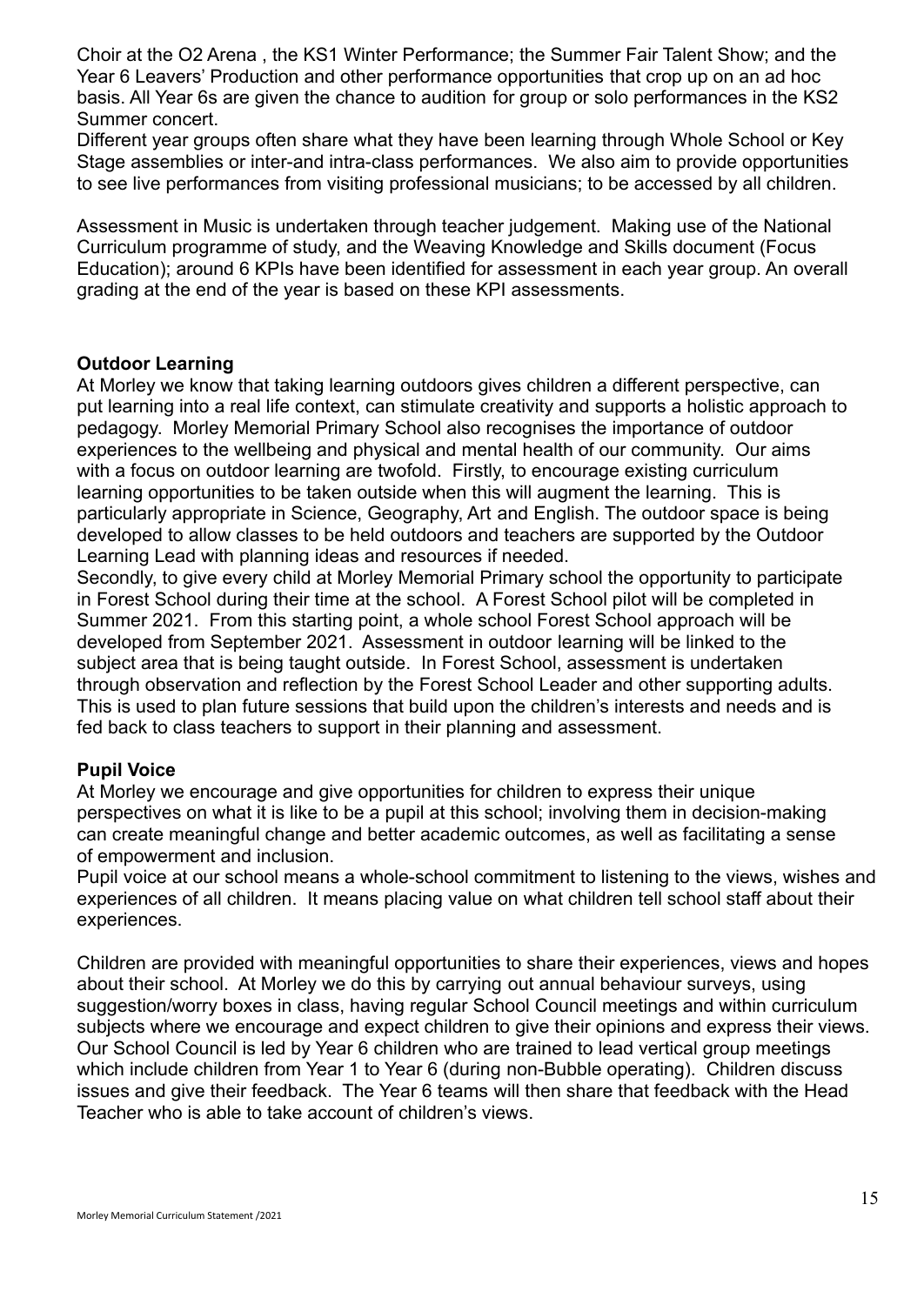Woven through the curriculum, pupil voice is always encouraged by the provision of the tools and experiences we provide to help children express themselves. This is seen particularly within the PSHE curriculum where we actively promote pupil voice within a safe arena. As part of our Visible Learning journey, we focus on the feedback children give us, through their words, their working outcomes and their deeds. This feedback is used to improve our teaching, outcomes for children and ensure school is a safe place to be. In daily school life, where a child shares negative experiences, we have robust processes for dealing with behaviour issues which places the child's lived experiences at the centre. Pupil voice is also an integral part of our usual expectations for social interaction between peers and adults and through our Safeguarding processes: children need to know that it is safe and important for them to express their views about what happens to them. They need to know that what they say is valued and will be listened to and considered. We want all children at Morley to know that they will be heard, and that their safety and learning outcomes are our prime concerns.

National Curriculum for all primary subjects: <https://www.gov.uk/government/publications/national-curriculum-in-england-primary-curriculum>

# **9. Time Allocation and Timetables**

We organize the time spent on different subjects with the best possible learning outcomes for the children in mind. Where a subject is the focus of a topic, this will have more time allocated than other subjects. The core subjects remain at the centre of our curriculum, and so have more time allocated to them.

While class teachers are responsible for the day-to-day timetabling of the curriculum, subject leaders have responsibility to ensure coverage of their subjects, and the Curriculum Leader and Senior Leadership Team maintain an overview of the whole curriculum to ensure full coverage and balance of the curriculum.

- English and Maths are the main focus of the morning sessions.
- Some subiects will be taught discretely in weekly sessions e.g. PHSE, RE, Music, PE
- There will be regular basic skills sessions each day, including guided reading, handwriting, phonics, spelling.

Teachers are able to arrange timetables to make the most of cross-curricular opportunities and the needs of children. Sometimes subjects and activities might be 'blocked' to support children, maintain learning momentum, establish new concepts or to consolidate skills and to allow practical work to flow. Other subjects might be dependent on hall/room bookings or other practical considerations, and happen at a regular time each week.

# **10. Topic Planning**

We are responsive to children's learning needs so all plans are amended and adapted and are considered to be working documents rather than a final plan that cannot be changed.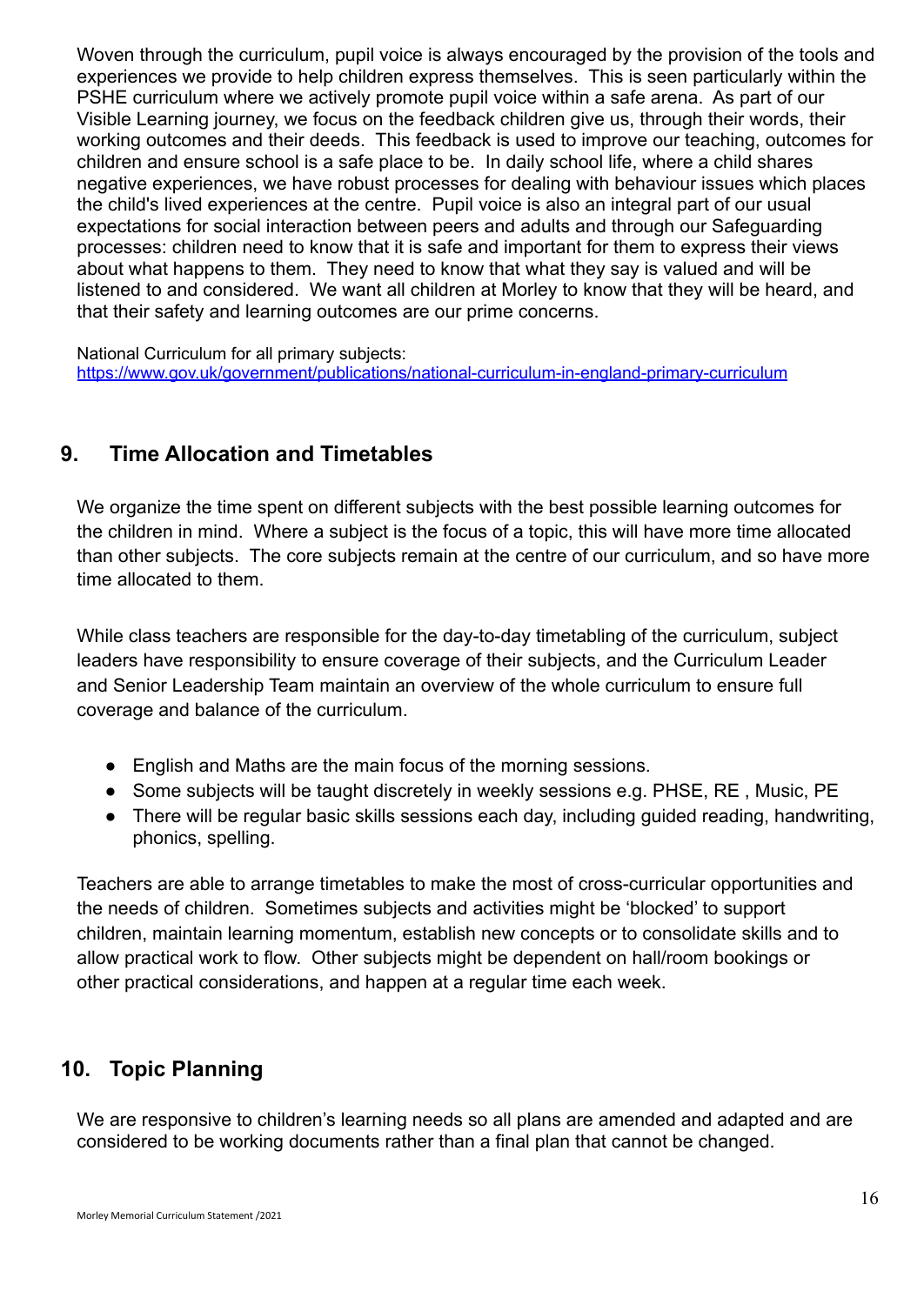When planning, teachers are required to provide the following:

- Long term annual overview
- Half termly overview
- Medium term topic (subject) plans
- Topic assessment sheet which includes pre- and post-learning assessments
- Weekly plans for Maths and English including spelling, with a separate plan for phonics in EY/KS1, as appropriate
- Weekly timetable

Teachers are expected to refer to the National Curriculum, (or Agreed Syllabus for RE) when planning to ensure they are meeting statutory requirements. It is recognized that many of the objectives in the National Curriculum are quite general so it is to be expected that many are repeated over a year and/or phase. Teachers also use the Weaving Knowledge and Skills document which identifies key and challenge questions to assist with assessment alongside Target Tracker assessment statements to assist in planning for children's learning needs and coverage. Where published schemes of work are in use, it is acceptable to amend the published scheme rather than re-write and create an entirely new plan. Our aim in planning and delivering the curriculum is for learning opportunities to be engaging, creative and motivating and which enable our children to become creative, resilient and independent learners. Planning is saved electronically in the shared network planning folder for each year group so that it is accessible for teaching, learning and monitoring.

## **Long Term Plan**

This provides a brief outline of topics and coverage for the entire year, reviewed annually and published on the school website.

## **Half-termly Overview**

This is a week by week outline of how learning objectives are organized over a half term for all subjects, indicating main, events, trips and visitors, and indicating which subjects are blocked. The half-termly overview supports teachers in planning a realistic amount of work to be covered and should be completed before the start of a half-termly topic.

## **Mid-term Topic & Subject Plans**

Each topic is led by an overarching question, which gives shape to the expected learning, and provides a stimulus for thinking about the topic. Topics begin with a 'Wow!' starter, which may be in the form of an event, a day dedicated to engaging learners or a visit or visitor and which aims to inspire and inform the children at the beginning of the topic. Topics are often planned to include trips out or visitors into the school. These are used effectively to enhance the curriculum and provide opportunities to deepen and extend learning. We aim to develop and make use of creative partnerships with providers in the local community to motivate and engage learners, for example, Shakespeare in Schools, or History Works, which lead to significant performance experiences for the children.

The mid-term topic plan outlines the main unit of work for the half term topic. The first section of the mid-term plan includes:

- an overview of key themes
- the main curriculum focus and additional links to other subjects
- vocabulary to be used in teaching and learning
- key question for the entire topic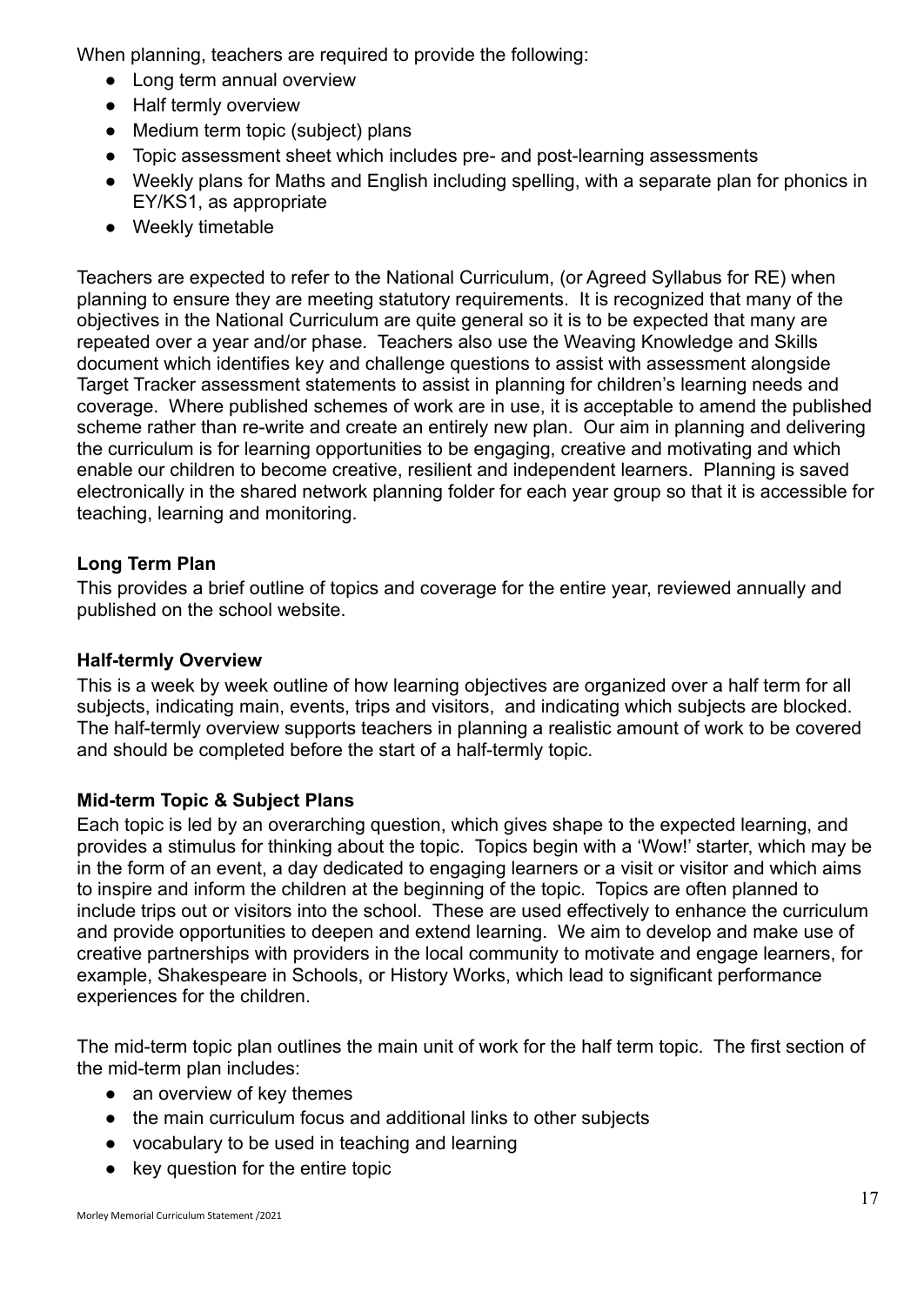- trips, visits or other events
- how the learning environment will reflect the topic
- expected outcomes for children (referring to the National Curriculum)
- assessment questions (referring to Weaving Knowledge and Skills)

| <b>Year Group:</b><br>Term: Summer 2<br>4                                                                                                                                                                                                                                                                                                                                                                                                                                                                                                                                                                                                                                                                                                                                                                                                                                                                                                                                                                                                                                                                                     | Teachers: SB, KB, KK | Mid Term Plan: Science                                                                                                    |  |  |  |  |  |  |
|-------------------------------------------------------------------------------------------------------------------------------------------------------------------------------------------------------------------------------------------------------------------------------------------------------------------------------------------------------------------------------------------------------------------------------------------------------------------------------------------------------------------------------------------------------------------------------------------------------------------------------------------------------------------------------------------------------------------------------------------------------------------------------------------------------------------------------------------------------------------------------------------------------------------------------------------------------------------------------------------------------------------------------------------------------------------------------------------------------------------------------|----------------------|---------------------------------------------------------------------------------------------------------------------------|--|--|--|--|--|--|
| Topic/Kev Theme Overview: Electricity                                                                                                                                                                                                                                                                                                                                                                                                                                                                                                                                                                                                                                                                                                                                                                                                                                                                                                                                                                                                                                                                                         |                      | Main Curriculum focus: History & Art                                                                                      |  |  |  |  |  |  |
| With an ongoing focus on keeping safety when dealing with electricity, children will be able                                                                                                                                                                                                                                                                                                                                                                                                                                                                                                                                                                                                                                                                                                                                                                                                                                                                                                                                                                                                                                  |                      | Additional curriculum foci: DT & Science                                                                                  |  |  |  |  |  |  |
| to identify common appliances that use electricity and the difference between mains and<br>battery power. They use basic components to make simple series circuits, including a                                                                                                                                                                                                                                                                                                                                                                                                                                                                                                                                                                                                                                                                                                                                                                                                                                                                                                                                               |                      | Key Question Can you light the bulb?                                                                                      |  |  |  |  |  |  |
| switch. Children are asked to investigate and recognise some common conductors and                                                                                                                                                                                                                                                                                                                                                                                                                                                                                                                                                                                                                                                                                                                                                                                                                                                                                                                                                                                                                                            |                      | Wow start: N/A - open-ended challenge - make the bulb light up                                                            |  |  |  |  |  |  |
| insulators, in particular, that metals are good conductors, drawing conclusions and using<br>some scientific language.                                                                                                                                                                                                                                                                                                                                                                                                                                                                                                                                                                                                                                                                                                                                                                                                                                                                                                                                                                                                        |                      | Wow end: explore electric cars from DT, explaining how they work using the switch,<br>battery and wires.                  |  |  |  |  |  |  |
| Vocabulary (to be displayed):                                                                                                                                                                                                                                                                                                                                                                                                                                                                                                                                                                                                                                                                                                                                                                                                                                                                                                                                                                                                                                                                                                 |                      | <b>Learning Environment</b>                                                                                               |  |  |  |  |  |  |
| Words related to electrical circuits: bulb. holder, buzzer, battery, cell, switch, current,                                                                                                                                                                                                                                                                                                                                                                                                                                                                                                                                                                                                                                                                                                                                                                                                                                                                                                                                                                                                                                   |                      | Topic bks on electricity, a range of components for children to investigate how a                                         |  |  |  |  |  |  |
| mains, connection, wire, series, appliance, power, electricity<br>Words which have a different meaning according to context: circuit, break, bulb, cell                                                                                                                                                                                                                                                                                                                                                                                                                                                                                                                                                                                                                                                                                                                                                                                                                                                                                                                                                                       |                      | simple circuit is made (following L2), torches that can be easily disassembled and<br>reassembled                         |  |  |  |  |  |  |
| Comparative language: brighter, less bright, dim, dimmer etc.                                                                                                                                                                                                                                                                                                                                                                                                                                                                                                                                                                                                                                                                                                                                                                                                                                                                                                                                                                                                                                                                 |                      |                                                                                                                           |  |  |  |  |  |  |
|                                                                                                                                                                                                                                                                                                                                                                                                                                                                                                                                                                                                                                                                                                                                                                                                                                                                                                                                                                                                                                                                                                                               |                      |                                                                                                                           |  |  |  |  |  |  |
| <b>Topic outcomes</b><br>All will: identify and describe some of the dangers associated with electricity: Identify common appliances that run on electricity: Be able to construct a simple series electrical<br>circuit, identifying and naming its basic parts; Know that a circuit is a complete loop with a power source (battery); Begin to be able to recognise conductors and insulators<br>Most will: be able to identify whether or not a bulb will light in a simple series circuit, based on whether or not the lamp is part of a complete loop with a battery; Recognise that a<br>switch can break and complete a circuit; Associate metals with being good conductors; Begin to represent working circuits clearly in drawings.<br>Some will also: Recognise that a switch opens and closes a circuit and associate this with whether or not a lamp lights in a simple series circuit: Recognise that a bulb will get<br>lighter if more cells are added to a circuit, or dimmer if more bulbs are added to the circuit; Be able to represent working circuits clearly in drawings, using some correct symbols. |                      |                                                                                                                           |  |  |  |  |  |  |
| What are we assessing in this unit? (Electricity)<br>Can they identify common appliances that run on electricity?                                                                                                                                                                                                                                                                                                                                                                                                                                                                                                                                                                                                                                                                                                                                                                                                                                                                                                                                                                                                             |                      | What are we assessing in this unit? (Working scientifically)<br>Can they set up a simple fair test to make comparisons?   |  |  |  |  |  |  |
| Can they construct a simple series electric circuit?                                                                                                                                                                                                                                                                                                                                                                                                                                                                                                                                                                                                                                                                                                                                                                                                                                                                                                                                                                                                                                                                          |                      | Can they suggest improvements and predictions?                                                                            |  |  |  |  |  |  |
| Can they identify and name the basic part in a series circuit, including cells, wires,<br>٠                                                                                                                                                                                                                                                                                                                                                                                                                                                                                                                                                                                                                                                                                                                                                                                                                                                                                                                                                                                                                                   |                      | Can they decide which information needs to be collected and decide which is                                               |  |  |  |  |  |  |
| bulbs, switches and buzzers?                                                                                                                                                                                                                                                                                                                                                                                                                                                                                                                                                                                                                                                                                                                                                                                                                                                                                                                                                                                                                                                                                                  |                      | the best way for collecting it?                                                                                           |  |  |  |  |  |  |
| Can they identify whether or not a lamp will light in a simple series circuit, based on<br>whether or not the lamp is part of a complete loop with a battery?                                                                                                                                                                                                                                                                                                                                                                                                                                                                                                                                                                                                                                                                                                                                                                                                                                                                                                                                                                 |                      | Can they use their findings to draw a simple conclusion?<br>Can they find any patterns in their evidence or measurements? |  |  |  |  |  |  |
| Can they recognise that a switch opens and closes a circuit?<br>٠                                                                                                                                                                                                                                                                                                                                                                                                                                                                                                                                                                                                                                                                                                                                                                                                                                                                                                                                                                                                                                                             |                      | Can they make a prediction based on something they have                                                                   |  |  |  |  |  |  |
| Can they associate a switch opening with whether or not a lamp lights in a simple                                                                                                                                                                                                                                                                                                                                                                                                                                                                                                                                                                                                                                                                                                                                                                                                                                                                                                                                                                                                                                             |                      | found out?                                                                                                                |  |  |  |  |  |  |
| series circuit?                                                                                                                                                                                                                                                                                                                                                                                                                                                                                                                                                                                                                                                                                                                                                                                                                                                                                                                                                                                                                                                                                                               |                      | Can they evaluate what they have found using scientific language, drawings,                                               |  |  |  |  |  |  |
|                                                                                                                                                                                                                                                                                                                                                                                                                                                                                                                                                                                                                                                                                                                                                                                                                                                                                                                                                                                                                                                                                                                               |                      |                                                                                                                           |  |  |  |  |  |  |

The second section is a session-by session outline of the unit of work which is detailed enough not to require further short-term planning. It includes:

- learning objective for the session (referring to National Curriculum)
- Key questions for assessment (referring to Weaving Knowledge and Skills)
- main teaching and learning activities
- indicates outcomes for children, success criteria and differentiation
- resources needed for each session, including use of IT and adult support where relevant

The final section is an assessment recording grid, where teachers are able to record whether or not children are achieving the learning objectives for each session. This section aims to support teachers in reminding them of children's achievements in the topic when deciding whether or not children have met age-related expectations in the relevant subject. It has been agreed by teaching staff as part of whole school curriculum development.

| Yr 2 Geography Assessment Maps & Plans    |                                                           | <b>Class: Burgundy</b> |                                                            | Teacher: KK/BM |  | Term: Spring 1 16-17         |  |
|-------------------------------------------|-----------------------------------------------------------|------------------------|------------------------------------------------------------|----------------|--|------------------------------|--|
| <b>NC14 Assessment</b>                    | <b>Children not meeting objective</b><br><b>Below ARE</b> |                        | <b>Children meeting objective</b><br><b>Working at ARE</b> |                |  | Children exceeding objective |  |
| <b>WK &amp; Sk Qs</b>                     |                                                           |                        |                                                            |                |  | <b>Above ARE</b>             |  |
| Use simple compass directions             |                                                           |                        |                                                            |                |  |                              |  |
| (North, South, East and West) and         |                                                           |                        |                                                            |                |  |                              |  |
| locational and directional language       |                                                           |                        |                                                            |                |  |                              |  |
| [for example, near and far; left and      |                                                           |                        |                                                            |                |  |                              |  |
| right], to describe the location of       |                                                           |                        |                                                            |                |  |                              |  |
| features                                  |                                                           |                        |                                                            |                |  |                              |  |
|                                           |                                                           |                        |                                                            |                |  |                              |  |
| <b>WKS Challenge Q</b>                    |                                                           |                        |                                                            |                |  |                              |  |
| Can they point out the North, South, East |                                                           |                        |                                                            |                |  |                              |  |
| and West associated with maps and         |                                                           |                        |                                                            |                |  |                              |  |
| compasses?                                |                                                           |                        |                                                            |                |  |                              |  |
| L1, L2                                    |                                                           |                        |                                                            |                |  |                              |  |
| To use simple compass directions          |                                                           |                        |                                                            |                |  |                              |  |
| and locational and directional            |                                                           |                        |                                                            |                |  |                              |  |
| language to describe the location of      |                                                           |                        |                                                            |                |  |                              |  |
| features and routes on a map              |                                                           |                        |                                                            |                |  |                              |  |
| To use plan perspectives to               |                                                           |                        |                                                            |                |  |                              |  |
| recognise landmarks and basic             |                                                           |                        |                                                            |                |  |                              |  |
| features                                  |                                                           |                        |                                                            |                |  |                              |  |
| To use simple fieldwork and               |                                                           |                        |                                                            |                |  |                              |  |
| obconvetional chille.                     |                                                           |                        |                                                            |                |  |                              |  |

#### **Topic Assessment Sheet**

This is included in the relevant topic book for each child and consists of:

- cover with title, key question and subject focus along with an engaging picture
- topic overview taken from the mid- term plan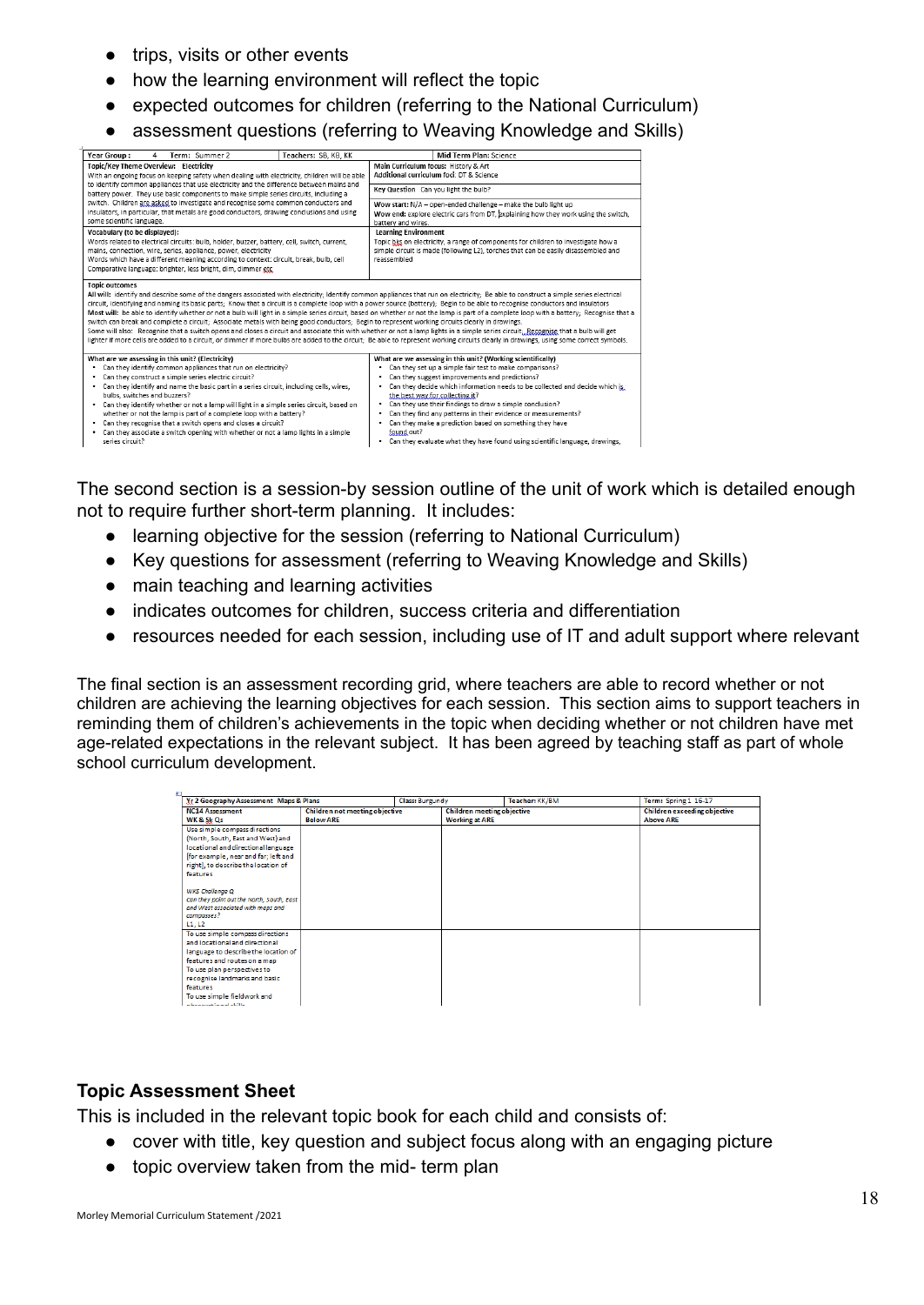- pre- and post-learning assessment questions
- 'I can' assessment statements (linked to National Curriculum objectives and taken from Weaving Knowledge and Skills documents)

The purpose of the topic assessment sheet is:

- to provide teachers with information regarding children's starting points at the beginning of the topic so they can adapt the emphasis of the topic teaching and learning sessions accordingly.
- to provide evidence of individual children's progression in learning at the end of a topic
- to provide an individual record of whether or not children have achieved the learning outcomes referred to by the 'I can' statements within the relevant book where work has been recorded so that teachers are better able to make informed assessment judgements
- to provide a brief overview for parents when they look at their children's work in the books
- to make clear the connection between assessment, teaching, learning, recorded outcomes, and further planning



is the first task to be completed at the start of a topic, before any other teaching and learning activities. While this will not be the only assessment for learning activities that take place in a topic, it provides a useful starting point for teachers to use when responding to children and adjusting teaching based on what the children already know. The post-learning assessment will take place at the end of the topic and gives an indication of individual progression. This enhances and contributes to, but does not replace other, more extended assessments which provide more detailed information.

*See separate Teaching & Learning and Assessment Policies.*

## **Weekly Plans**

Teachers provide weekly plans for English and Maths and Phonics in Key Stage One and Early Years. These plans refer to the National Curriculum, include main learning objectives, teaching and learning activities, differentiation, success criteria and key questions for assessment.

## **Timetables**

A generic timetable template is provided for each phase with required subjects mapped out weekly. Teachers are expected to provide an up-to-date weekly timetable. Where a foundation subject is not the focus for the topic in a particular half term, it is not expected to be on the timetable. It is acknowledged that there will be times when it is not possible to teach every session on the timetable and flexibility is required to give time to other events, to continue, extend or complete a project or to respond to immediate learning need. However, in general, the time of subject sessions may vary, but frequency and duration of the sessions may not.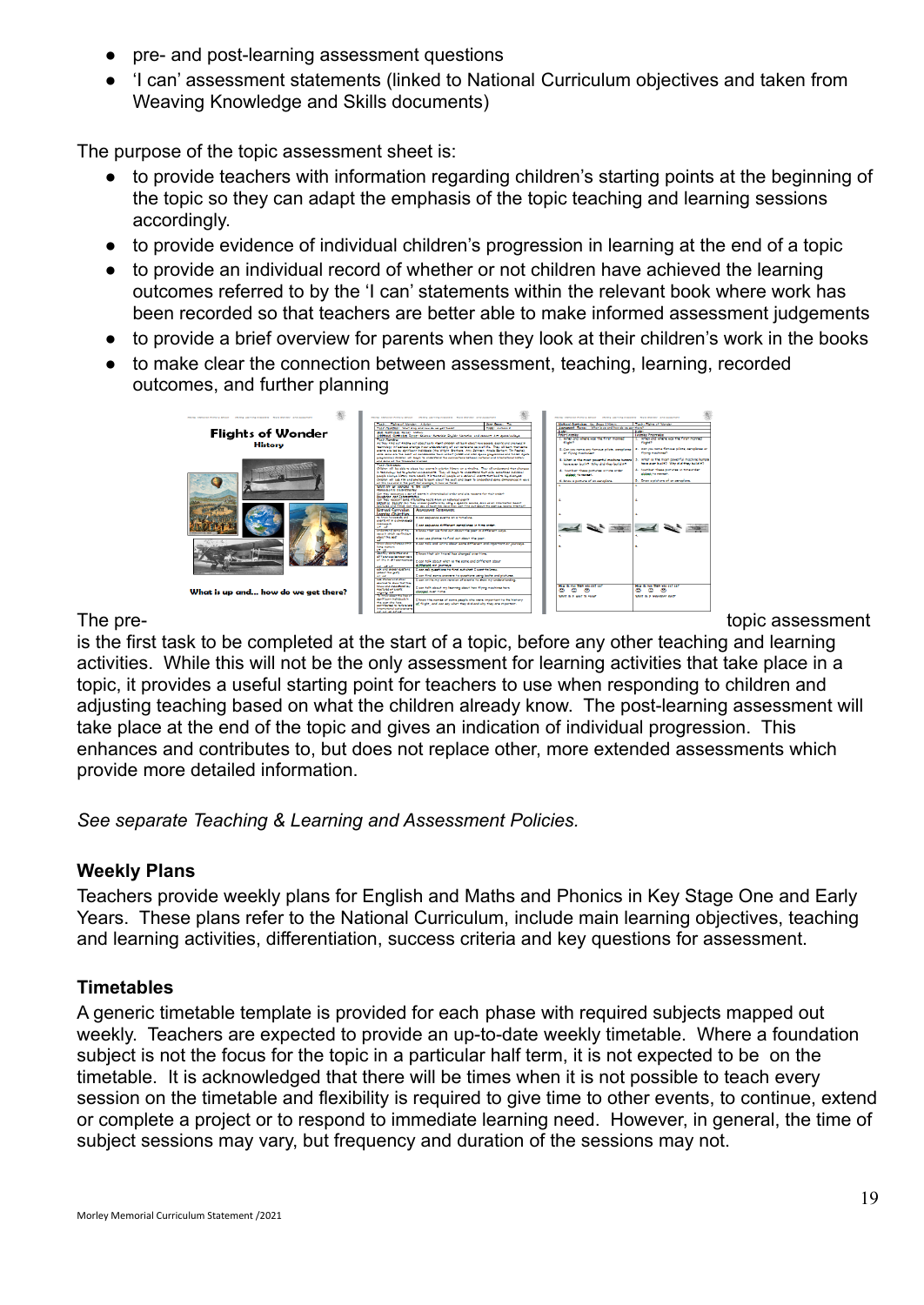## **Learning Environment**

The learning environment is often referred to as the 'second teacher' in the room, and as such plays an important role in supporting, enhancing and celebrating children's learning. The current topic should be clear on entry to a room. Displays are relevant, engaging and stimulating. Their purpose is to enhance learning and provide children with a sense of both class and individual identity. To this end, it is important that care is taken to celebrate children's work, provide learning prompts and examples, to challenge children and to promote independent thinking, learning and self-management skills. The learning environments around the school are reviewed termly through learning walks. We are aiming for children to make a significant, meaningful contribution to the design of their learning environments.

# **11. Assessment**

Assessment is an integral part of the teaching and learning process. We aim to make assessment relevant and meaningful and so support our ability to provide the best possible education for the children at our school. All teachers are required to make assessment judgements about progress and attainment of the children in their class as outlined in class teacher job descriptions and the Teacher Standards and as part of our statutory duty. It is acknowledged that assessment can take many forms and is therefore planned for accordingly.

*See Assessment Policy (Assessment Overviews)*

# **12. Monitoring and evaluation, including Subject Leader expectations**

The curriculum is monitored and evaluated by Subject Leaders and is overseen by the Senior Leadership Team.

Outcomes from monitoring activities, including end of KS data analysis, inform future next steps which are included in the School Development Plan.

Subject leaders are required to produce a biennial action plan (while core subjects may have an annual action plan), which indicates key actions for development of the subject, and sets out a clear plan of action for monitoring tasks and evaluation of impact on children's learning (see below)

Subject Leaders are accountable to the Head teacher, SLT and Governing Body. Subject Leaders are regularly required to report on the progress and current position of their subject to the relevant Governors committee.

Subject Leaders are expected to be well-informed about coverage, progression and consistency in their subject.

Subject Leaders are expected to take account of whole school priorities as outlined in the School Development Plan, when monitoring and evaluating the strengths and areas for development within their subject.

Subject Leaders monitor and evaluate their subject through a range of monitoring activities which may include: learning walks, pupil interviews and/or surveys, staff surveys, evidence trails, lesson reviews, planning and work reviews, external visits, or inviting advisors in to support the self-evaluation process.

Subject Leaders write, maintain and carry out actions as recorded on the Subject Action Plan which is regularly reviewed to ensure that the actions and monitoring carried out have an impact